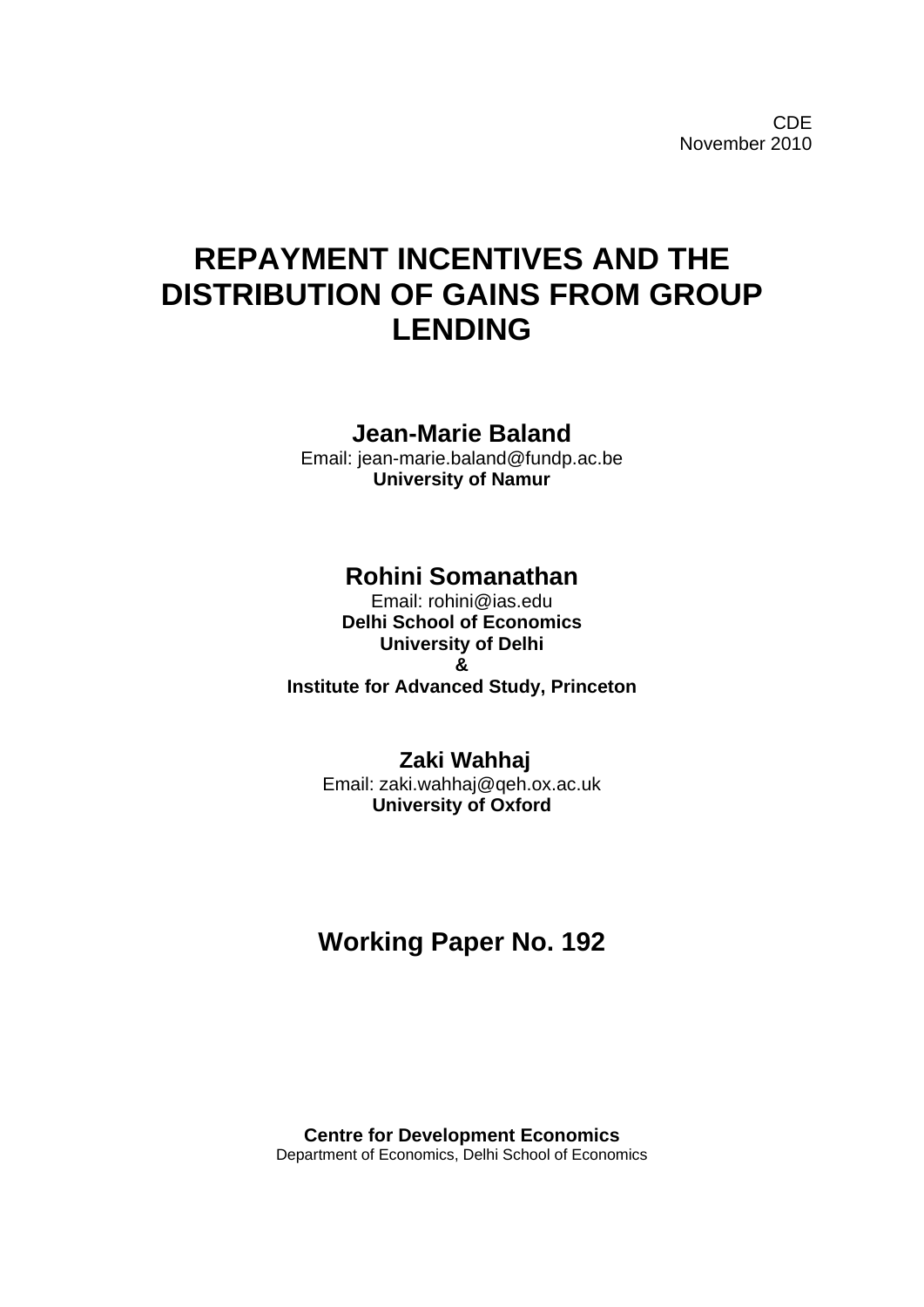# Repayment incentives and the distribution of gains from group lending<sup>∗</sup>

Jean-Marie Baland† Rohini Somanathan‡ Zaki Wahhaj §

November 12, 2010

#### Abstract

Group loans with joint liability have been a distinguishing feature of many microfinance programs. While such lending has benefitted millions of borrowers, major lending institutions have acknowledged their limited impact among the very poor and have recently favored individual contracts. This paper attempts to understand these empirical patterns using a model in which there is a single investment project and access to credit is limited by weak repayment incentives. We show that in the absence of large social sanctions, the poorest borrowers are offered individual and not group contracts. When both types of contracts are feasible, the relative gains from group loans are shown to be decreasing in loan size. We compare the role of bank enforcement with social sanctions and find that bank enforcement is more effective in increasing outreach while social sanctions raise the welfare of infra-marginal borrowers. Finally, we explore the welfare effects of group size and find that those requiring small loans are better served by larger groups but group size effects are, in general, ambiguous.

Keywords: microcredit, joint-liability, group lending, repayment incentives, social sanctions. JEL codes: I38, G21, O12, O16

<sup>∗</sup>We are thankful to Greg Fisher, Eliana la Ferrara, Maitreesh Ghatak, Parikhit Gosh, Andrew Newman, E. Somanathan and many seminar participants for useful comments. Jean-Marie Baland is grateful for the financial support provided by the Belgian Program on Inter-University Poles of Attraction, the Actions de Recherches Concertees program and a grant from the European Research Council (AdG-230290-SSD). Rohini Somanathan would like to thank the Leon Levy Foundation for support of her membership at the Institute for Advanced Study.

<sup>†</sup>University of Namur (jean-marie.baland@fundp.ac.be).

<sup>‡</sup>Delhi School of Economics, Delhi University and Institute for Advanced Study, Princeton (rohini@ias.edu).

<sup>§</sup>University of Oxford (zaki.wahhaj@qeh.ox.ac.uk)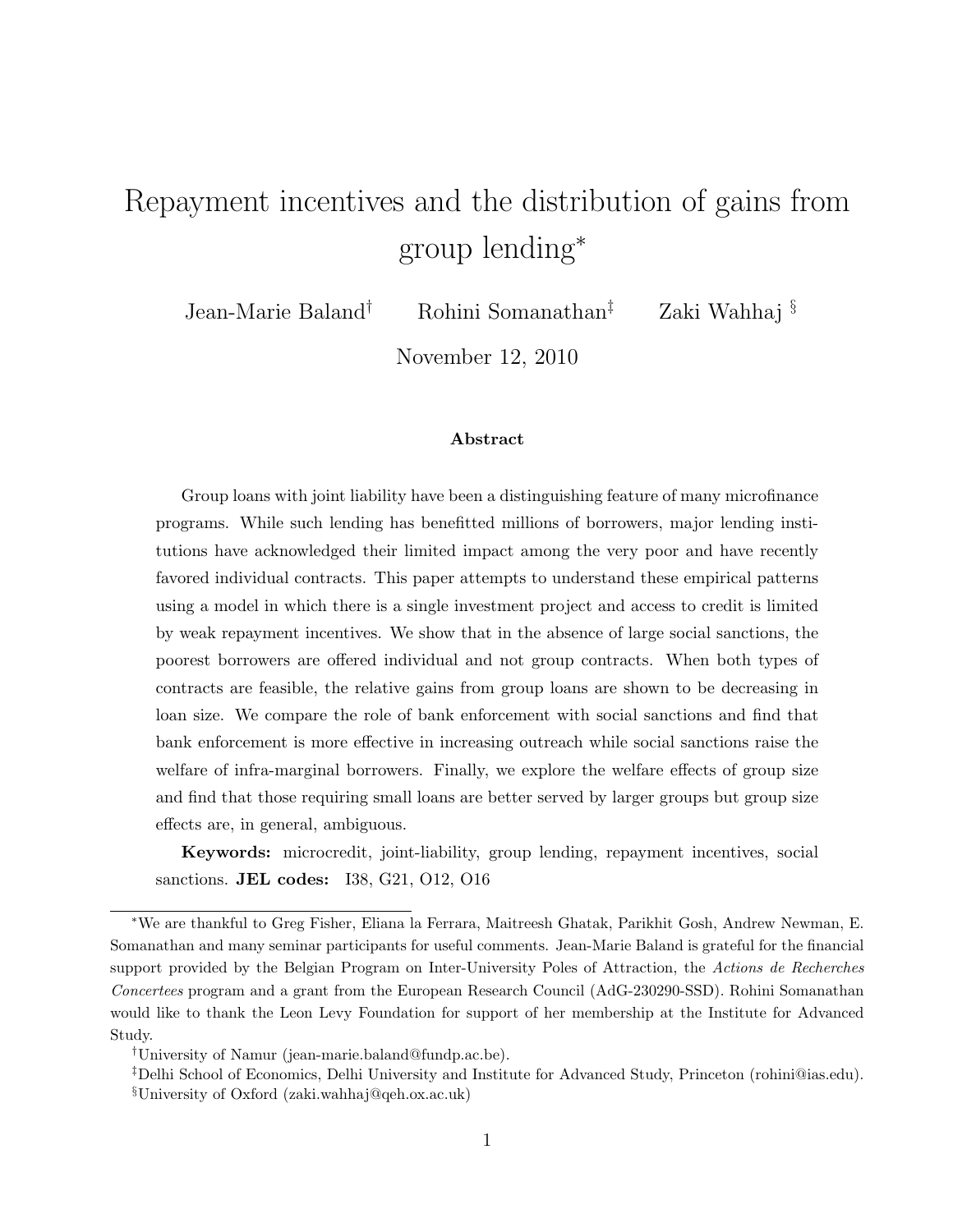### 1 Introduction

The ideology and practice of poverty alleviation has been deeply influenced by the idea that access to credit can empower the poor. Microfinance programs around the world cover millions of borrowers and are provided under a variety of different institutional arrangements. Although overall gains from such lending are widely acknowledged, there is concern about their failure to reach those at the bottom of the income distribution. There is a lively debate, but little consensus, on how these institutions can be better designed to serve poor families. An important question within this debate is whether group loans with joint liability provide marginal borrowers with adequate repayment incentives.

The Grameen Bank of Bangladesh first popularized group loans in the 1970s and similar approaches were subsequently adopted by hundreds of organizations across the world. It was believed that joint liability would generate social pressure on borrowers to repay loans and help create a financially sustainable model of lending. In recent years, this strategy has been questioned and individual loan contracts have become an integral part of microfinance. In 2002, the Grameen Bank replaced their hallmark model of group lending with Grameen II, under which all members were individually liable for their loans and the group structure was maintained mainly to foster solidarity within villages. Following the introduction of the new system, the total number of borrowers increased from 3 to 8 million.<sup>1</sup> This trend is by no means universal. An interesting contrast is provided by the microfinance sector in India which adheres fairly strictly to joint liability contracts.<sup>2</sup>

A destitute person does not have to belong to a group...Bringing a destitute woman to a level where she can become a regular member of a group will be considered as a great achievement of a group.

<sup>2</sup>The Indian microfinance sector is defined to include members of Self Help Groups (SHGs) and clients of microfinance institutions (MFIs). On March 31, 2007, there were an estimated 39.9 million SHG members and 14.1 million MFI clients (Srinivasan (2009), p 5, Table 1.2). Examples of large microfinance institutions that use group loans with joint liability can be found in Field and Pande (2008) and Banerjee et al. (2009). Ghate (2008) contains a classification of 129 recognized microfinance institutions in India according to the type of lending contracts offered (Table A.2).

<sup>1</sup>Wright et al. (2006) examine membership trends until 2005 and report that "Grameen took 27 years to reach 2.5 million members- and then doubled that in the full establishment of Grameen II". The Grameen Bank's own website currently reports membership of about 8 million. Particularly interesting is the admission by the bank that very poor individuals are often best served outside groups (Grameen Bank, 2009):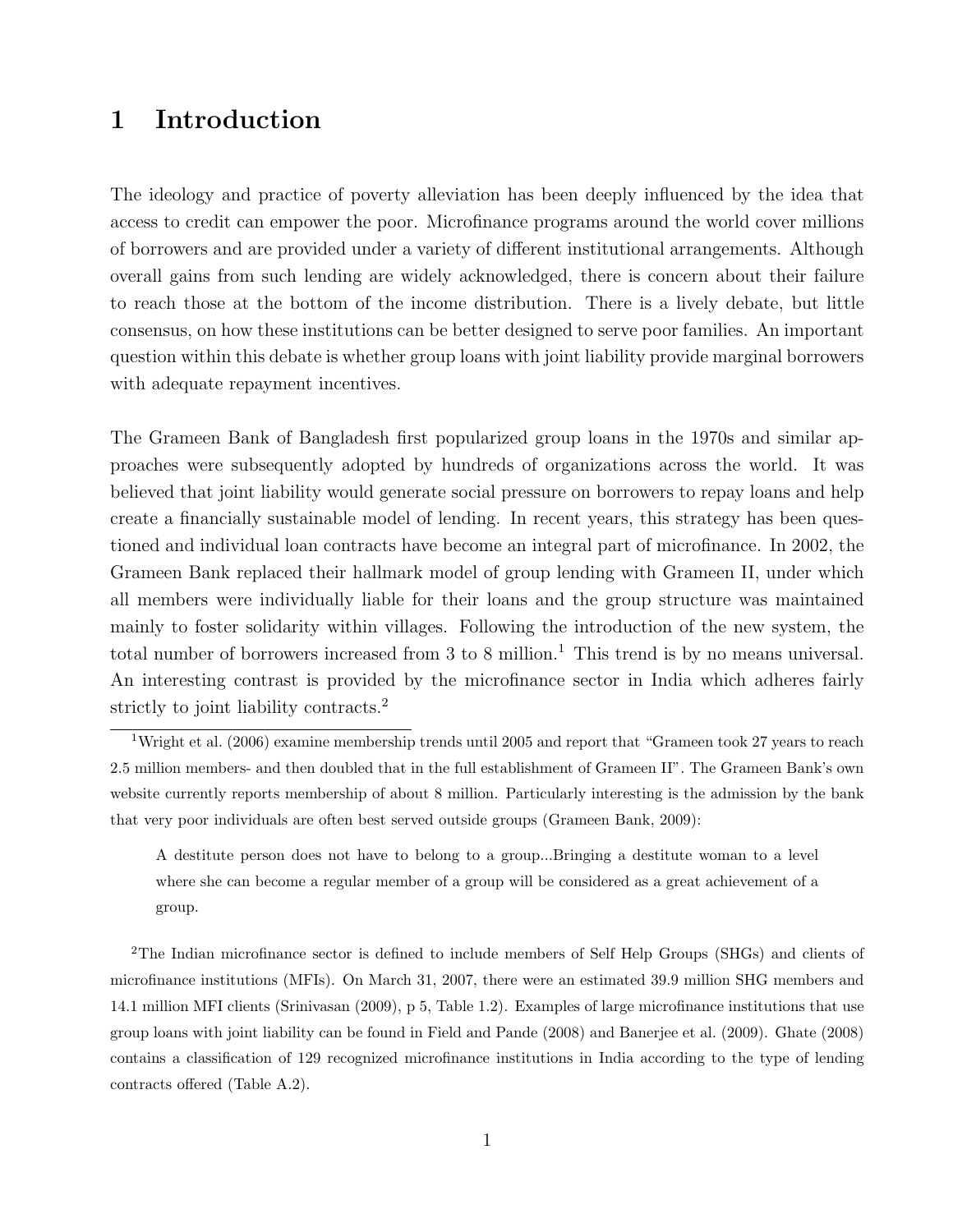The empirical literature on the selection and performance of borrowers in the microfinance sector suggests that the poorest families are under-represented in credit groups both through biases in branch location and the selection of clients and members within villages (Morduch, 1988). Once groups are created, attrition rates appear to be higher for the socially disadvantaged, perhaps because they have less to gain from group membership and because of exclusionary practices within groups (Baland et al., 2008). Giné and Karlan (2009) examine the role of contractual structure on repayment rates through the randomized assignment of individual and joint liability across similar borrowers in the Philippines. They find that, on average, there is no significant difference in these rates across the two regimes.

This paper is motivated by the correlations observed between poverty and the benefits from group lending. We would like to explain why group lending is viable and valuable in providing credit for moderately poor households but not for the very poor. There are many plausible reasons for this which are not directly related to the incentive structure of credit contracts. Poor families may not have the characteristics or networks required for entrepreneurial success or transactions costs of lending to them may be high. We abstract from these differences and focus on the relative gains from group and individual lending for a population of borrowers with identical investment opportunities but heterogeneous initial wealth. We show that borrowers requiring the smallest loans face the most favorable interest rates under joint liability and, for high enough loans sizes, borrowers may be strictly better off with individual liability than with group loans.

Our work is most closely related to a well-established theoretical literature that relates joint liability to borrower incentives and illustrates multiple mechanisms through which group loans can affect investment decisions and repayment rates.<sup>3</sup> Groups may keep out risky borrowers (Ghatak, 1999) and monitor their effort and choice of projects (Stiglitz, 1990; Banerjee et al., 1994) To understand the distributional effects of group lending, we ignore questions of borrower and project selection and focus on the incentives for loan repayment under alternative liability regimes. This was first studied by Besley and Coate (1995) in the context of two-person groups with identical loan requirements. In their model, joint liability has ambiguous effects on repayment rates. While it allows for the pooling of risks within a group, it also increases the total repayment burden for successful borrowers. This may lead to group default in cases where one of the borrowers would have repaid the bank under an individual contract.

<sup>3</sup>Comprehensive surveys of this literature can be found in Ghatak and Guinnane (1999) and Armendariz de Aghion and Morduch (2005).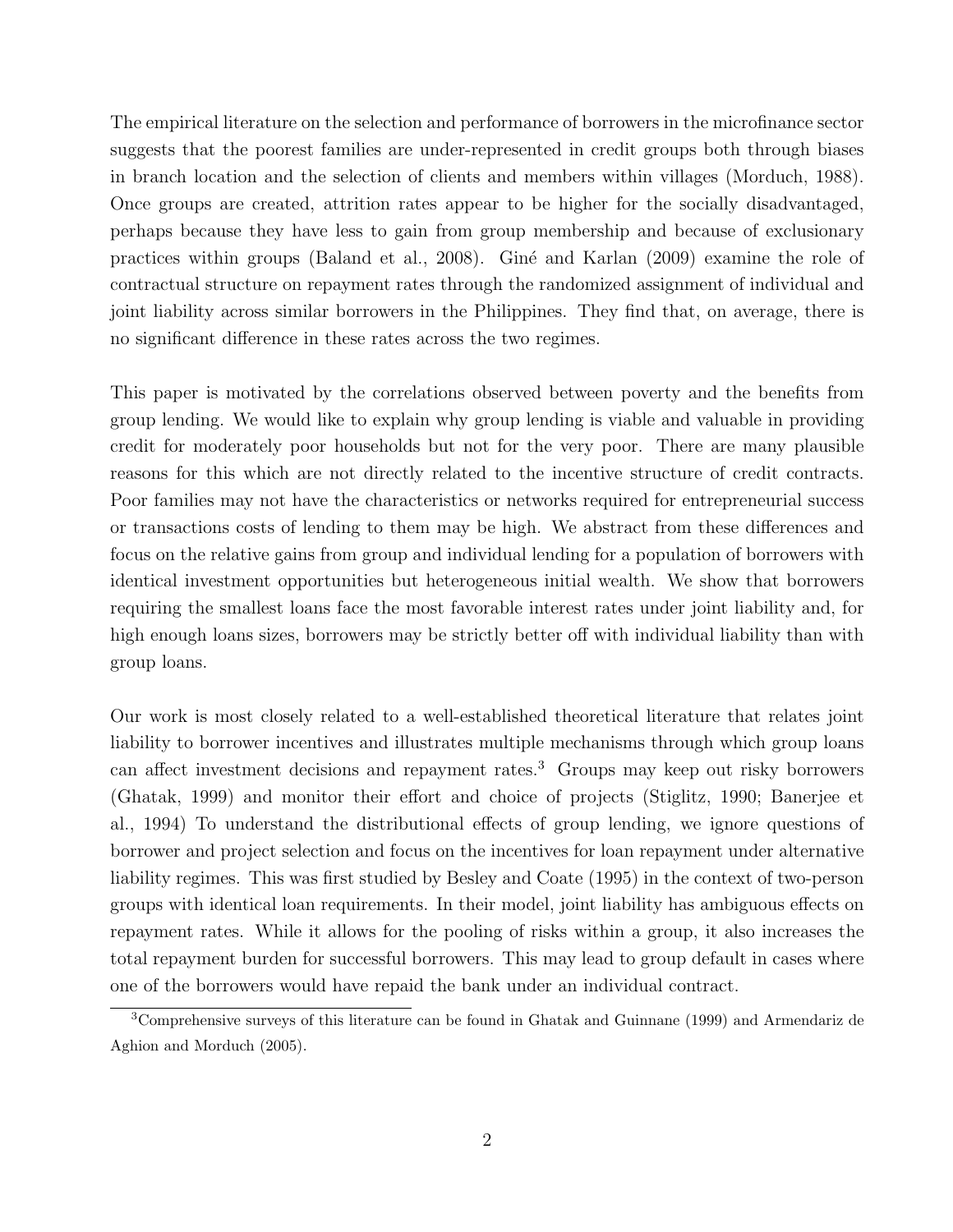We build on this basic idea using a more general framework which allows us to explore the differential benefits of group lending to borrowers with varying initial levels of wealth. We use n-person groups and show how interest rates under group lending are determined endogenously by expected repayment rates. Larger per member loans limit risk-pooling possibilities and are associated with lower repayment rates. As a result, equilibrium interest rates and expected bank sanctions are increasing in loan size under joint liability contracts while they do not vary for individual loans. It is this difference that generates many of our results. Given project characteristics, poorer borrowers are more likely to be sanctioned not only because their loans are bigger but also because interest rates on these loans are higher. This higher cost of borrowing for the poor has not appeared in the two-person, partial equilibrium framework used in the joint liability literature but has been central to the study of income dynamics and the efficiency of investment decisions in the presence of credit constraints (Galor and Zeira, 1993; Banerjee and Newman, 1993).

Our model can also be used to assess the relative importance of formal and informal mechanisms for enforcing credit contracts and inofrm the design of policies for greater credit outreach among the poor. Discussions of informal networks for contract enforcement often imply that social sanctions are near-perfect substitutes for the punishment practices of the formal banking system. We illustrate a more nuanced interaction of these two enforcement mechanisms. We show that stronger bank sanctions always extend credit market access among the poor while social sanctions do so only under certain conditions. Social sanctions on the other hand are more effective in raising the welfare of inframarginal borrowers because these sanctions are never implemented in equilibrium.

We also explore the effects of group size since organizations vary quite widely in the sizes of groups that they allow. We show that for groups with small enough loans, two member groups are never optimal. For larger loan sizes, the effects of group size on borrower welfare can go either way and we provide some examples that illustrate this non-monotonicity.

Taken together, these results suggest that joint liability can increase borrower welfare but gains from such lending depend on loan sizes and therefore on the initial distribution of wealth. Its ability to provide the poor access to credit depends both on the strength of social networks within a group and on the characteristics of the projects undertaken. In many cases, the poorest households may be best served by providing them individual loans on more favorable terms and promoting alternative programs of poverty alleviation. Strategies to expand rural credit probably require a mix of contractual arrangements and the excessive focus on group lending that we have seen in recent years may be misplaced.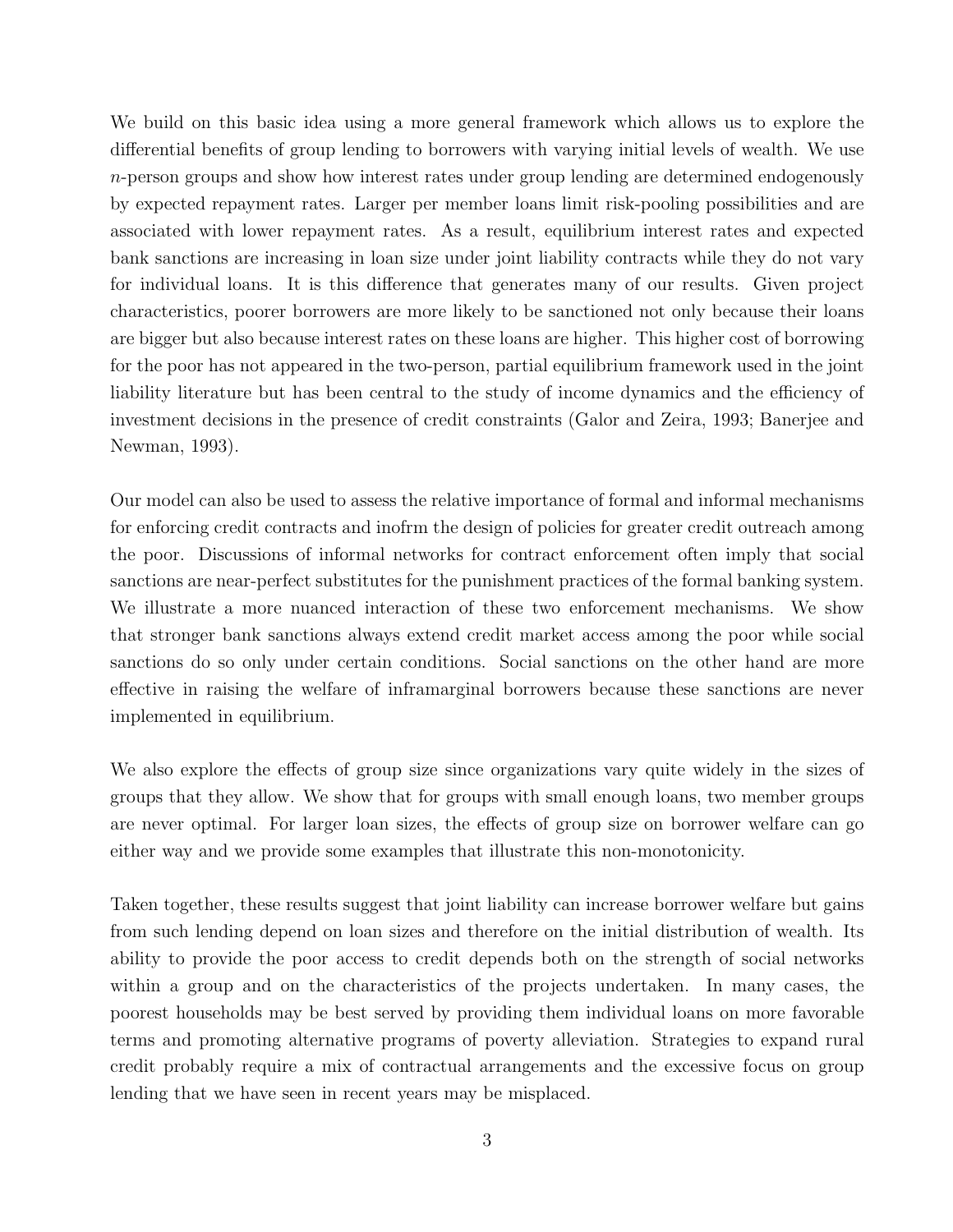#### 2 The model

Our principal unit of analysis is a set of risk neutral households each of whom can choose to invest in a project. The project requires one unit of capital and no other inputs.<sup>4</sup> It yields a return  $\rho$  with probability  $\pi$  and zero otherwise. Households with inadequate capital can borrow from a competitive banking system either as individuals or as members of groups of size  $n$  with joint liability. Project returns are observed within the group but are unobservable to the bank.

Banks offer depositors a gross return of r which is the opportunity cost of bank funds. The interest rates charged to lenders vary with repayment rates in a manner that equates the expected return from all contracts to  $r$ . Banks have available a non-pecuniary sanction  $K$  which can be imposed on defaulting borrowers. In the case of non-repayment of group loans, all group members are sanctioned  $K$ . In addition to bank sanctions, groups may impose social sanctions which inflict a utility cost  $\gamma$  on sanctioned members and are costless to others in the group. We follow the existing literature on group lending by assuming these sanctions are exogenously given.<sup>5</sup>

We begin by characterizing individual contracts. Unsuccessful borrowers must default on their loans because their projects have zero returns. Banks limit loan sizes to ensure all successful borrowers prefer repayment to sanctions and break even when charging a gross interest rate r  $\frac{r}{\pi}$ . Total payments for a household borrowing L are then given by  $\frac{Lr}{\pi}$  and the largest incentive compatible loan is

$$
L_i = \frac{\pi K}{r}.\tag{1}
$$

If  $K < \frac{r}{\pi}$ , the largest available loan is less than one and households with initial wealth less than  $(1 - L_i)$  cannot invest in the project. We assume that this is indeed the case because we are interested in whether joint liability can extend credit access to households who are not eligible for individual contracts.

For households borrowing an amount L, the expected net gain from investment is  $\pi$  ( $\rho - \frac{r}{\pi}$ )  $\frac{r}{\pi}L$ ) –

<sup>4</sup>Costs of effort are easily incorporated. In our model the project returns can be interpreted as being net of these costs. While we have in mind the self-employment projects financed by many microfinance organizations, we do not introduce this term because no effort decision is modeled.

<sup>&</sup>lt;sup>5</sup>In practice the nature of bank and social sanctions is complex and might vary with borrower characteristics. By abstracting from these complexities, we are better able to compare the effects of joint and individual liability within a given enforcement structure.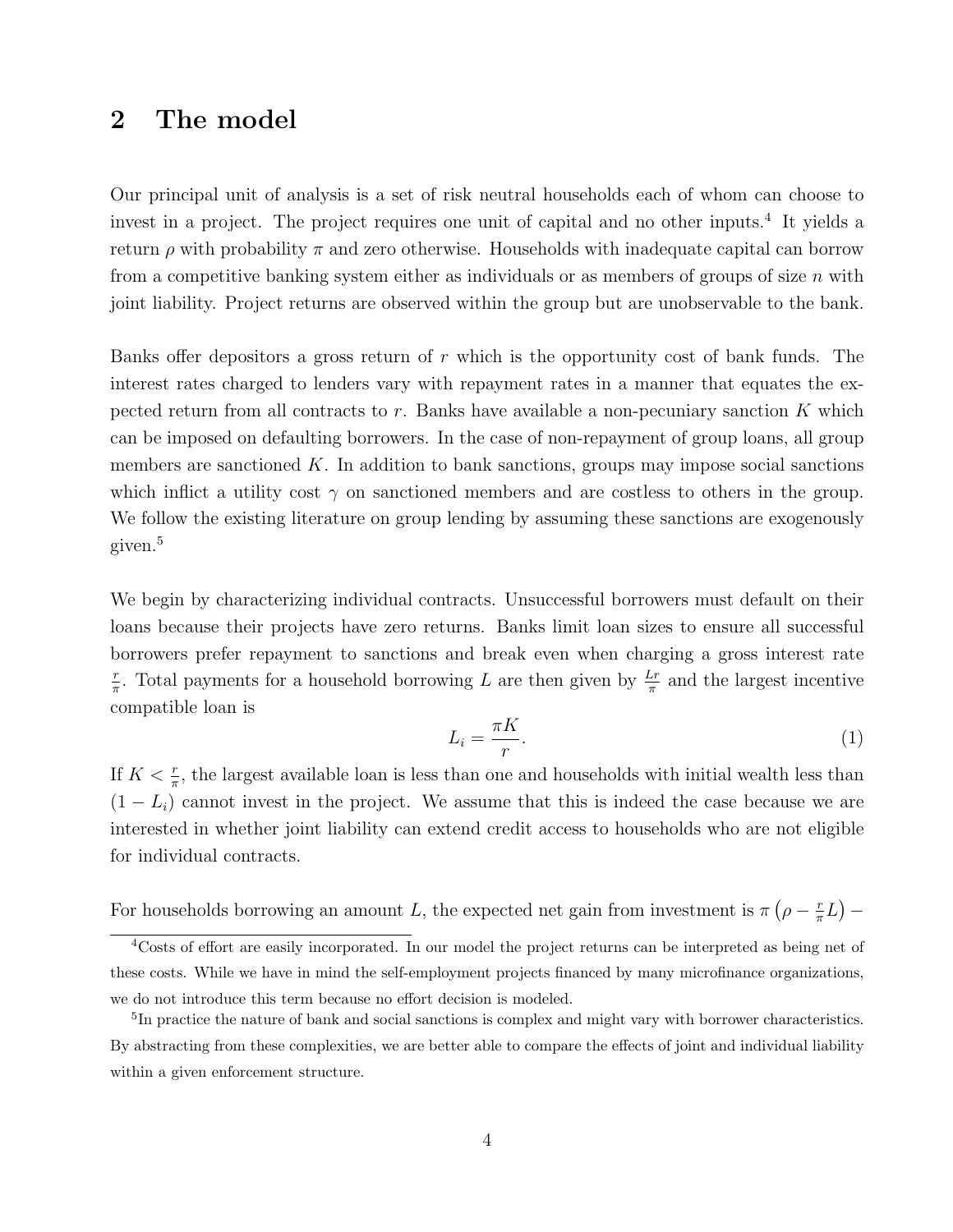$(1 - \pi)K - rw$ , which simplifies to

$$
U_i = \pi \rho - r - (1 - \pi)K. \tag{2}
$$

As long as  $U_i$  is positive, individuals strictly prefer investing in the project. This requires the return  $\rho$  to be greater than

$$
\bar{\rho} = \frac{1 - \pi}{\pi} K + \frac{r}{\pi}.\tag{3}
$$

Group contracts are complicated by the fact that interest rates depend on loan size and the repayment strategies of members. As in most such coordination games, there are many equilibria. We restrict our attention to the symmetric repayment equilibrium with the smallest positive contributions by each member. This assumes away coordination problems within the group and allows us to better focus on the relationship between loan sizes and interest rates.

To see how interest rates vary by loan size, consider a group with  $n$  members with the same initial wealth w.<sup>6</sup> Each member requires a loan of  $L = (1 - w)$  to invest in the project and the group borrows  $nL$ . The interest rate charged on this amount depends on the bank's assessment of the probability of repayment, or equivalently, the fraction of such groups that will repay the loan. Denote by  $B(j)$ , the binomial probability of j or more successes within the group<sup>7</sup> and let  $\tilde{j} < n$  be the smallest integer for which

$$
\frac{n}{\tilde{j}}\frac{r}{B(\tilde{j})}L \le \min(\rho, K + \gamma).
$$
\n(4)

If groups repay whenever they have at least  $\tilde{j}$  successful projects, banks break even by charging an interest rate  $\frac{r}{B(\tilde{j})}$ . The contribution of each successful member is  $\frac{n}{j}$ r  $\frac{r}{B(j)}L$  where  $j \geq \tilde{j}$ . We require this amount to be lower than project returns  $\rho$  and the sum of bank and social sanctions  $K + \gamma$ . The definition of  $\tilde{j}$  in (4) ensures that this is the case. The group lending contract is

<sup>7</sup>To be more precise, this is the probability of at least j successes in n trials when the probability of success on each trial equal to  $\pi$ . We refer to this by  $B(n, j, \pi)$  whenever there is ambiguity about the n and  $\pi$  in question.

<sup>&</sup>lt;sup>6</sup>The assumption of uniform wealth within groups allows us to abstract from questions of within group redistribution to better focus on the risk pooling function of joint liability which is our main interest. In practice, most group lending programs have tried to ensure that members within groups are similar in terms of their initial endowments. At the start of the Indian microcredit program for example, non-government organizations were issued guidelines by the central banking authorities that explicitly directed them to foster savings and credit groups among households of "homogeneous background and interest" (National Bank for Agriculture and Rural Development, 1992).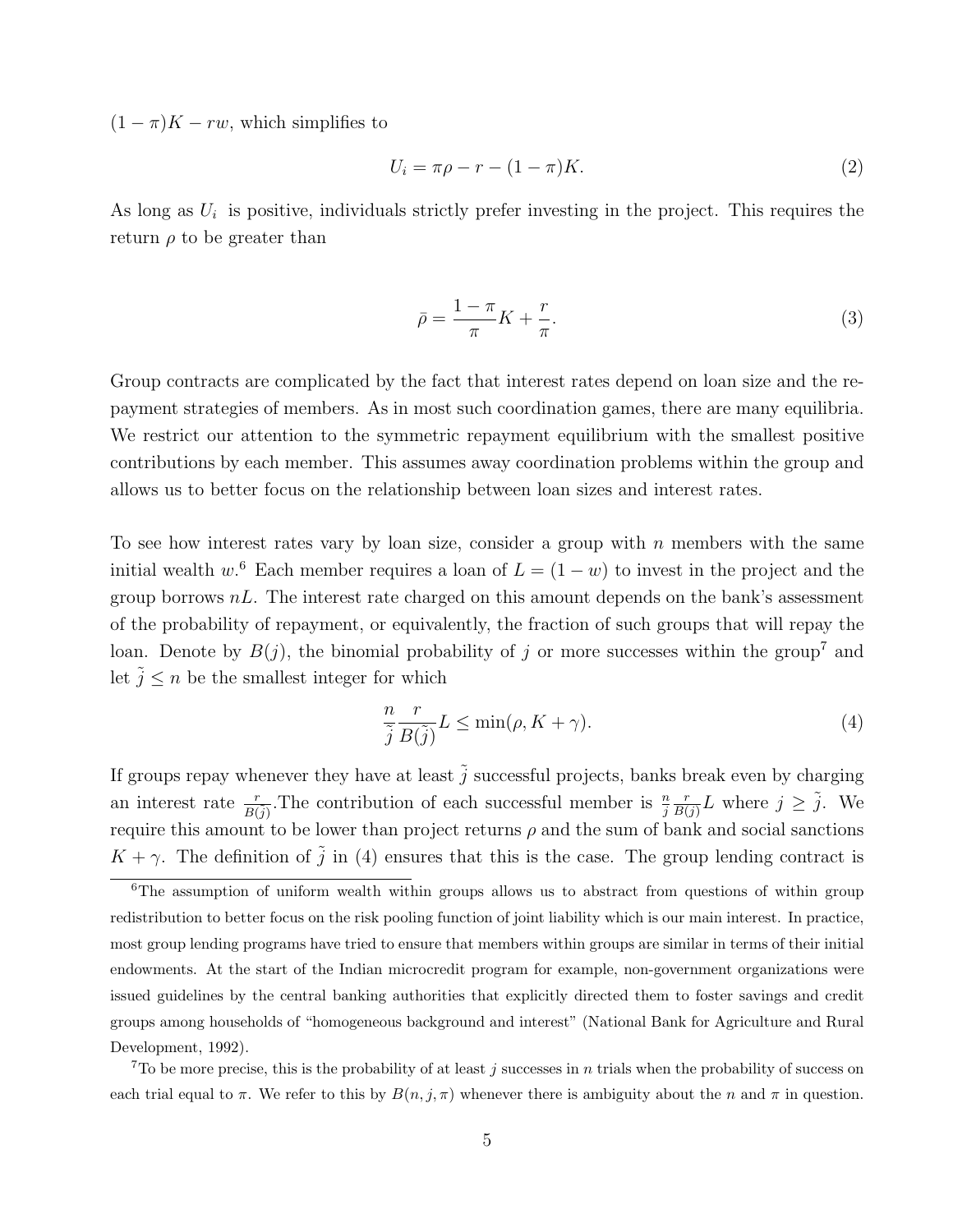given by  $(L, \frac{r}{B(\tilde{j})}, K)$ . Whenever the number of successes in a group happens to be greater than  $j$ , actual contributions are lower than the maximum contributions that members are willing to make.<sup>8</sup>

It is worth specifying how social sanctions are used by the group to enforce repayment. The interest rate on a group loan is based on the probability of  $\tilde{j}$  successes. If fewer successes are realized in the group, the group defaults, the bank sanctions all members and no social sanctions are used. If, on the other hand, more than  $\tilde{j}$  successes are realized, each successful member contributing less than their equal share  $\frac{n}{j}$ r  $\frac{r}{B(j)}L$  towards repayment faces social sanctions.<sup>9</sup>

We summarize the above discussion before proceeding to our results. For each household, initial wealth defines the loan required to undertake the project. Depending on the size of this loan, it may be available under an individual contract or a joint liability loan within an  $n$  member group or both, or neither. If the loan is available, it is taken under the contractual arrangment that best suits the borrower, investments are made and returns are realized. These returns are observed by members within groups but not by the bank. In the case of individual contracts, each household with a successful project chooses between reimbursing the bank and being sanctioned K. Unsuccessful households are always sanctioned. In the case of group loans, successful members simultaneously decide on contributions towards bank repayment after project returns are realized. If available contributions are high enough, repayment is made. If not, the bank sanctions each member K and successful members who do not contribute their share may be subject to social sanctions  $\gamma$ .

# 3 Credit outreach under joint liability

We are now in a position to examine the conditions under which joint liability extends credit to those who have no access to individual loan contracts. Denote by  $L_g$  the largest loan that is offered under joint liability. This is the value of L at which the function  $jB(j)$  takes its maximum value and (4) holds with equality. The following lemma establishes the shape of this

<sup>8</sup>There may be other integers for which (4) holds. We are interested in the smallest of these because it corresponds to the lowest interest rate and therefore the most favorable group contract.

<sup>9</sup>Notice that the size of these sanctions does not depend on the number of successful projects or the fraction of members who contribute. One can think of them as simply arising from a group rule that stipulates social penalties on members that do not contribute enough.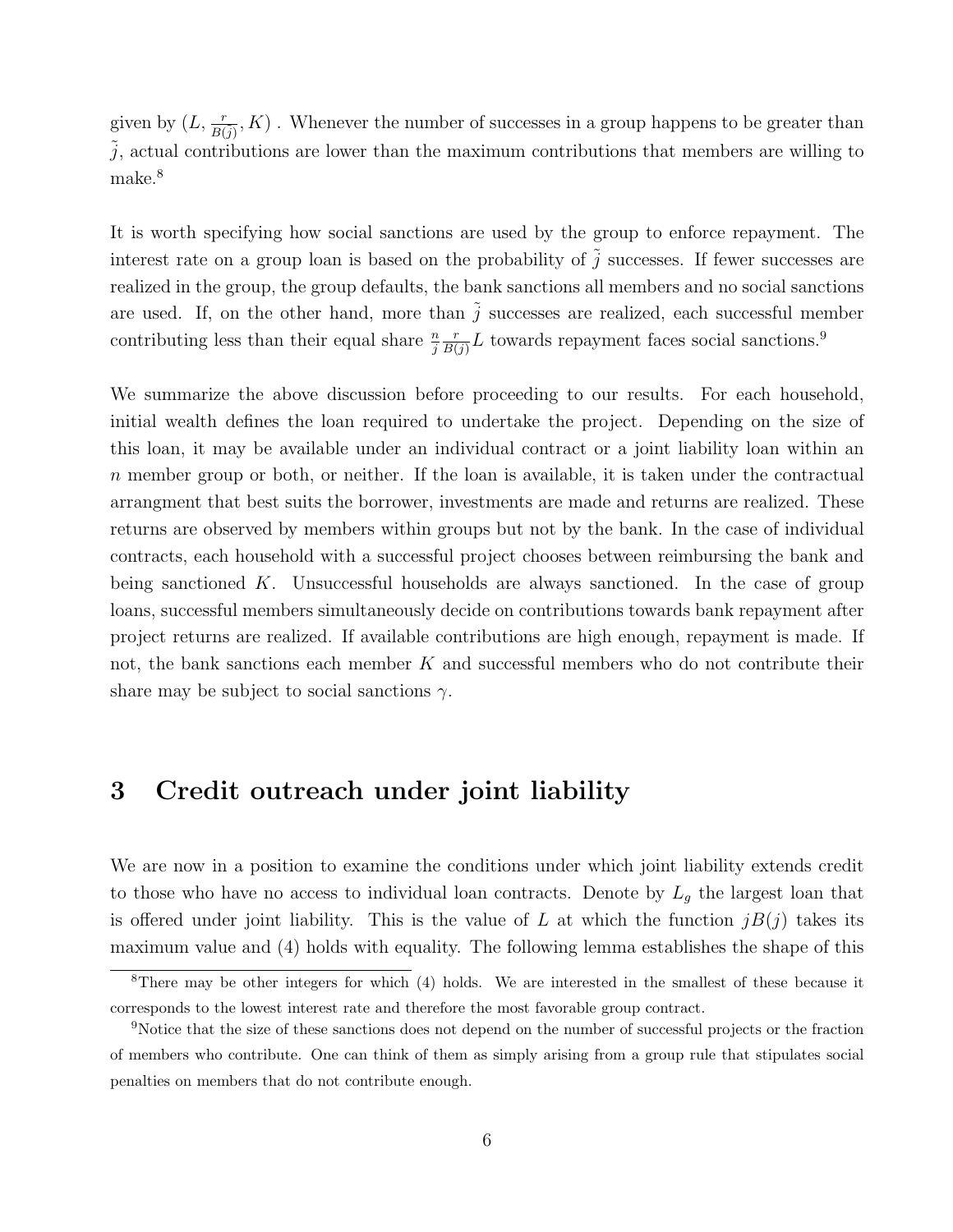

Figure 1: Maximum Group Loans

function and will be useful in establishing many of our results. All proofs are in the appendix.

**Lemma 1.** The function  $jB(j)$  is single-peaked. It starts at zero, takes the value  $n\pi^n$  at  $j = n$ and attains a maximum at  $j^* \leq \lceil n\pi \rceil$ . If  $\pi < \frac{1}{n}$ , it is decreasing for  $j \geq 1$  and, if  $\pi > \frac{n(n-1)}{1+n(n-1)}$ , it is increasing throughout.<sup>10</sup>

Figure 1 illustrates the maximum loan size available under individual and group contracts for three different levels of project uncertainty, namely  $\pi = \{.05, .5, .9\}$ . In each case, the group size  $n = 16$ ,  $\frac{K}{r} = .9$  and social sanctions  $\gamma = 0$ . The largest individual loans available are represented by the three horizontal lines. Using Equation (4), the maximum group loans are given by  $L_g = \frac{K}{r}$ r  $j^*B(j^*)$  $\frac{\partial (j^*)}{\partial n}$ . When  $\pi = .05$ , the function  $jB(j)$  is maximized at  $j = 1$  and this is therefore the value of  $j$  corresponding to the largest group loan. In this case the largest group loan is 0.03 while the largest individual loan is .045. In the other two cases, the function is hump shaped. When  $\pi = .5$ , the largest group loan corresponds to  $j^* = 7$  which is below the mean  $n\pi = 8$  and in each case  $j^*$  is below  $n\pi$ . The maximum group loans are always below the largest individual loans. The following proposition establishes that this is generally true when groups do not have access to social sanctions.

**Proposition 1.** In the absence of social sanctions the largest loan available in a group lending contract is strictly smaller than in an individual contract.

Proposition 1 implies that, absent social sanctions, group lending does not reach those who

 $\lfloor 10 \rfloor x \rfloor$  denotes the smallest integer greater than or equal to x.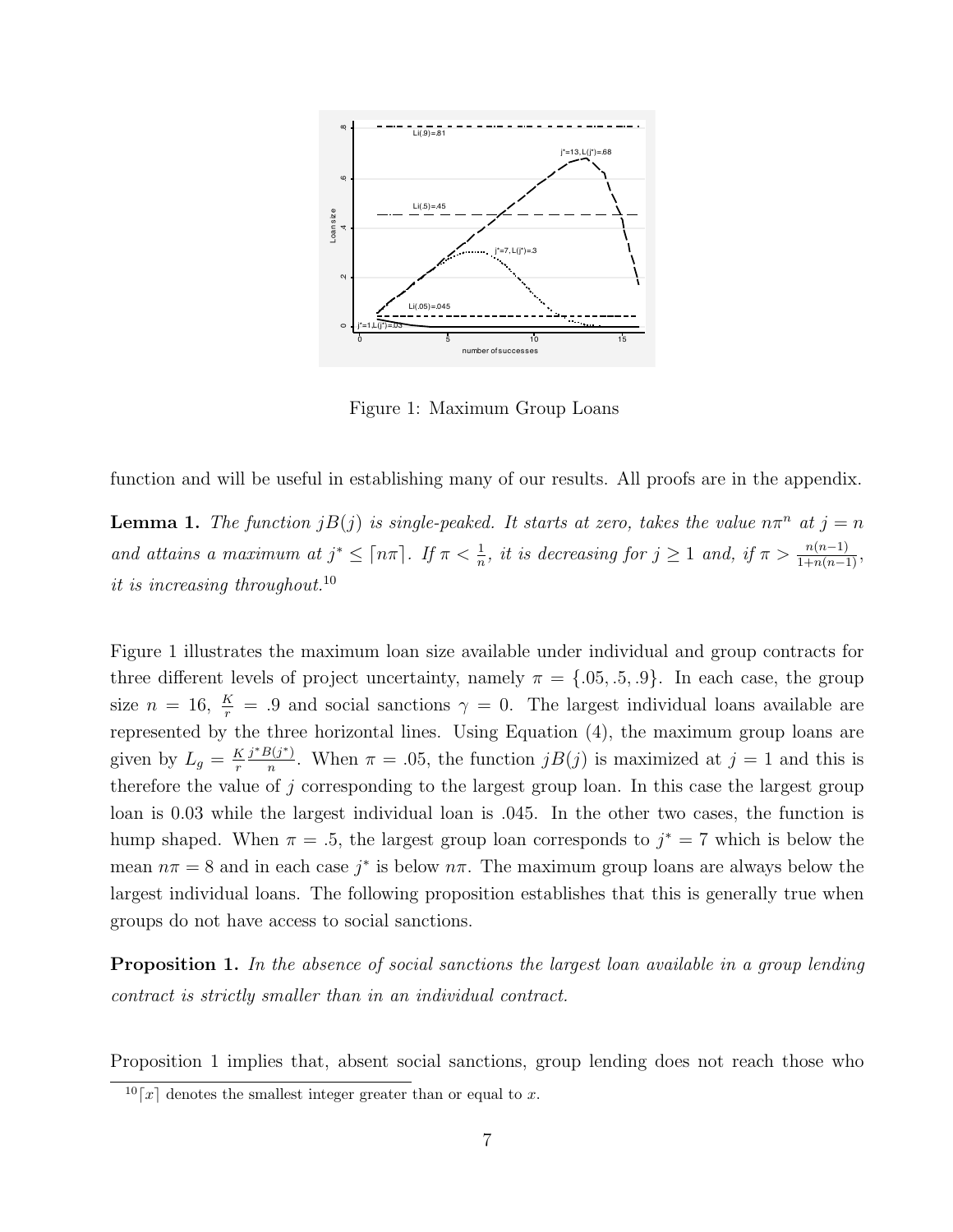are denied individual loans. This result is driven by the fact that banks extract less from projects financed by group loans. With no social sanctions, individuals, whether or not they are in groups, can be induced to pay the bank at most  $K$ . Under an individual contract, all successful projects repay the bank and therefore a fraction  $\pi$  of all loans are repaid. Under group lending, groups with too few successes default and pay nothing, while in groups where more than a fraction  $\pi$  of their members succeed, each of them pays less than they would have under an individual loan. These leakages cause interest rates on group loans to rise above those on individual loans and  $(4)$  cannot therefore hold for loans of size  $L_i$ .

The ambiguous effects of joint liability in the absence of social sanctions have been recognized in earlier work. Besley and Coate (1995) show that joint liability can increase the burden of debt on those with successful projects and thereby lower repayment rates. Our contribution here is to link repayment rates to required loan sizes and to the interest rates charged by banks. At  $L_i$ , we show that repayment rates are *always* lower under group liability and interest rates are higher. As a result, the incentive compatibility condition in (4) fails and group loans of this size are not feasible.

A natural next question is the degree to which social sanctions can extend outreach. Such sanctions relax the incentive compatibility constraint and allow a larger share of project returns to be extracted from each successful member. This increases possibilities for risk pooling and allows groups to repay the bank loan in states with fewer successful projects. Notice however from (4) that higher sanctions can only improve repayment incentives as long as the total value of bank and social sanctions are below the project return  $\rho$ . Beyond this point group members have nothing left to contribute and it is not repayment incentives but project returns that restrict the size of group loans. The following proposition outlines the conditions under which social sanctions allow households requiring more than  $L<sub>i</sub>$  to obtain credit through group loans.

**Proposition 2.** Let social sanctions  $\gamma \geq \bar{\rho} - K$ . Then  $L_i$  is a feasible group loan if either of the following conditions hold:

$$
1. \, n=2
$$

2.  $\pi \leq \frac{1}{2}$  $\frac{1}{2}$  and  $n\pi$  is an integer

$$
\beta. \ \pi \leq \frac{1}{4}
$$

In contrast, for large  $\pi$ ,  $\rho = \bar{\rho}$  and  $n > 2$ , there always exist loan sizes which will be offered as individual loans but not as group loans even if social sanctions are arbitrarily large.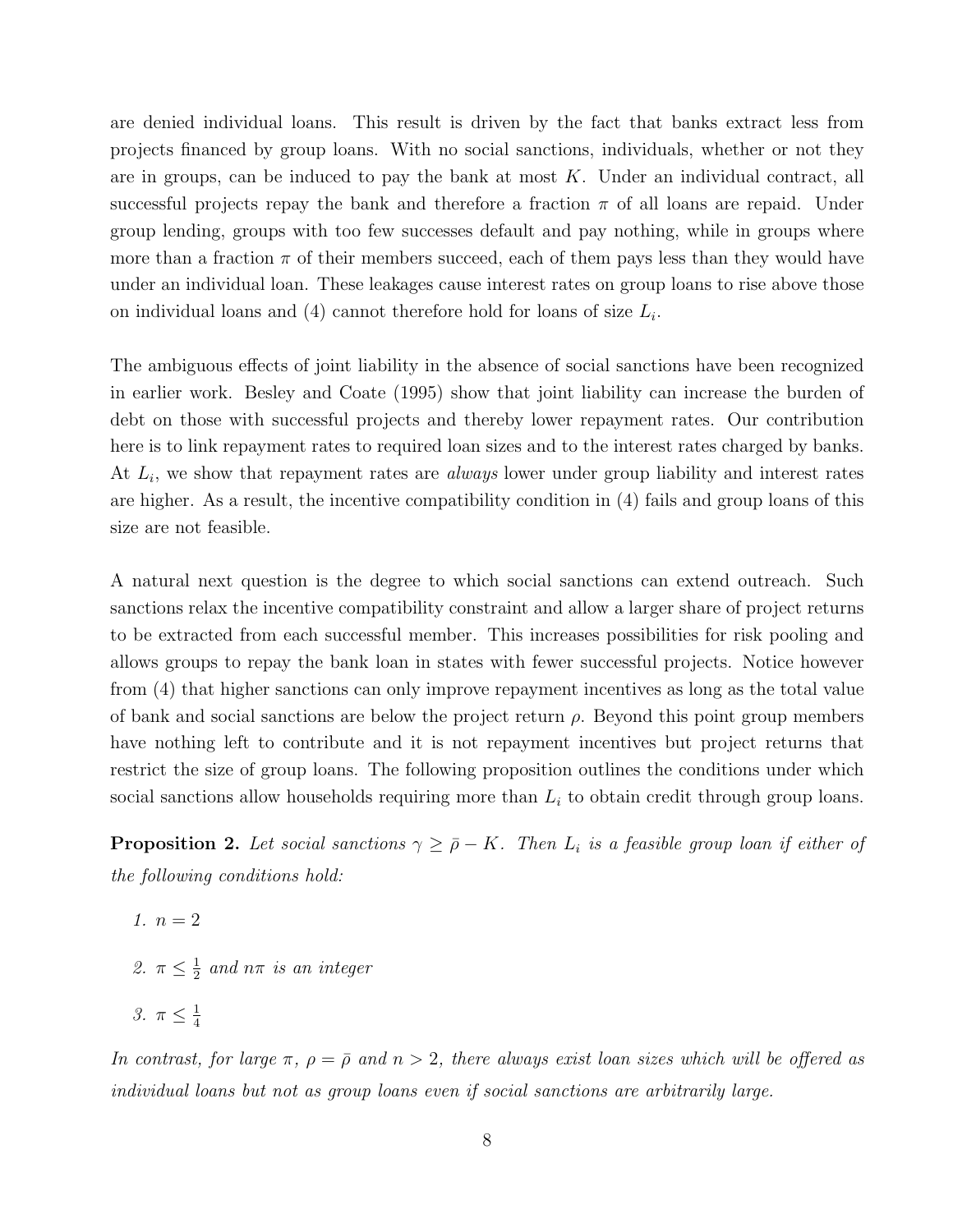The above result highlights the risk-pooling aspect of group lending. When project uncertainty or risk is high, returns in the good state must be correspondingly high and social sanctions allow these to be extracted. Note also that the two-member groups that have been exclusive focus of much of the existing literature on group lending are a particular case whose properties do not generalize to larger groups.

### 4 Contractual choice and welfare

We have so far discussed the maximum size of group and individual loans that banks are willing to offer. For those eligible for both types of loans, contractual choice will depend on their relative welfare gains under the two regimes. The net gain from investing in the project under individual liability has already been derived in Equation (2) and shown to be independent of the amount borrowed. For group loans, recall that  $\tilde{j}$  is the minimum number of successes required for repayment. Denote by  $\pi_j$  the binomial probability of exactly j successes in n trails with a probability of success  $\pi$  in each trial.

The expected utility gain for each member can be derived as the sum of two terms, one for states in which the group defaults and the other for which repayment occurs:

$$
U_g = \sum_{j=0}^{\tilde{j}-1} \pi_j \left( \frac{j}{n} \rho - K - rw \right) + \sum_{j=\tilde{j}}^n \pi_j \left( \frac{j}{n} \left( \rho - \frac{n}{j} \frac{r}{B(\tilde{j})} L \right) - rw \right).
$$

The first sum on the RHS is the expected gain for all states in which the group defaults because  $j < \tilde{j}$  and the bank sanctions all members. In such cases, the member keeps the return  $\rho$  if his project is successful, which happens with probability  $\frac{j}{n}$ . The second sum is for all states with bank repayment and all successful members contributing their share. We simplify the above expression to obtain

$$
U_g(\tilde{j}) = \pi \rho - r - K \sum_{j=0}^{\tilde{j}-1} \pi_j = \pi \rho - r - (1 - B(\tilde{j})) K
$$
 (5)

using  $B(\tilde{j}) = \sum_{j=\tilde{j}}^{n} \pi_j$ ,  $L = (1-w)$  and the expectation of a binomial distribution  $\sum_{j=1}^{n}$  $j=0$  $j\pi_j = n\pi$ . Since  $\tilde{j}$  is increasing in loan-size and  $U_g(\tilde{j})$  is decreasing in  $\tilde{j}$ , groups with larger loans derive lower benefits from group loans.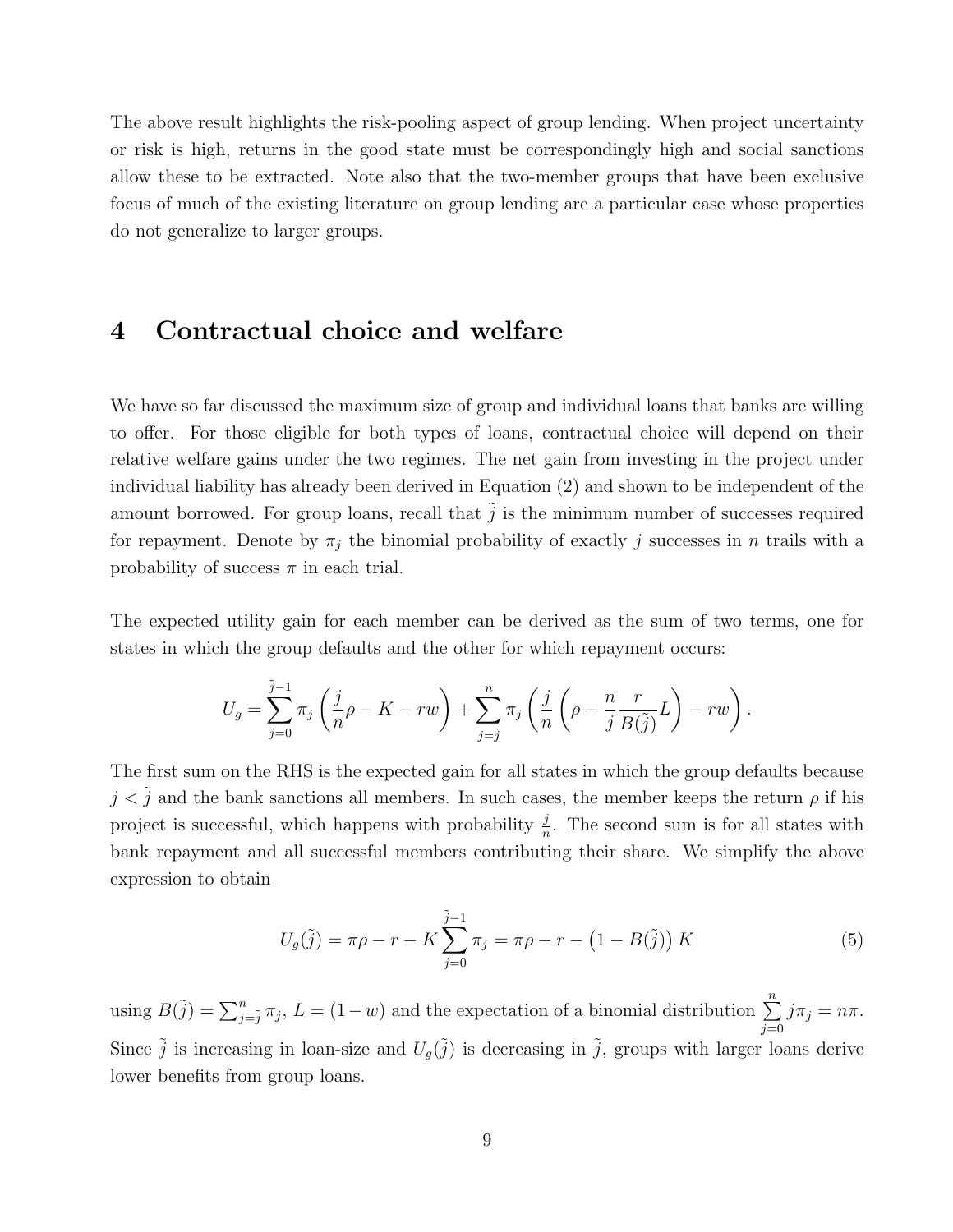We can now use (2) and (5) to express the difference in utility between a group loan and an individual loan of the same size as

$$
U_g - U_i = [B(\tilde{j}) - \pi]K.
$$
\n<sup>(6)</sup>

The gain from group relative to individual contracts is simply equal to the difference in the probability of being sanctioned by the bank. This is because banks interest rates are set to extract the same amount in expected terms from each contract and no social sanctions are applied in equilibrium. Payments in each state by groups and households differ, but these differences are offset by the probability with which those states occur. We therefore have the following result:

Proposition 3. The benefits from group contracts are decreasing in loan size. Group loans are preferred to individual loans if the probability of group repayment is greater than  $\pi$ .

For small enough loans, group contracts are always strictly preferred. To see this, consider a loan that can be repaid with only one success in the group. Since  $B(1) = 1-(1 - \pi)^n$ , Equation (6) can be written as

$$
U_g - U_i = [1 - (1 - \pi)^n - \pi]K = [(1 - \pi) - (1 - \pi)^n]K > 0
$$

In general, the gain from group loans need not be positive. It may well be that a group loan is feasible, in that groups have the correct incentives to repay, yet the expected utility of each their members is higher under an individual contract. Since the minimum number of successes required for repaying a loan  $\tilde{j}(L)$  is increasing in loan size and the probability of obtaining these,  $B(\tilde{j})$  is decreasing in  $\tilde{j}$ , we may have  $B(\tilde{j}) < \pi$ . As an example, note that when  $\pi$  approaches 1, the largest group loans are those require all  $n$  members to have successful projects. In this case  $B(n) = \pi^n$ . Since this is less than  $\pi$ , individual loans, if available, are strictly preferred.

We are now in a position to describe the equilibrium distribution of group and individual contracts for different levels of wealth and with and without social sanctions. For a given investment project, those with high enough initial wealth always select group contracts. In the absence of social sanctions, the largest group loan is smaller than the largest individual loan and marginal investors always take individual loans. Those with wealth below  $(1 - L_i)$  cannot invest. Social sanctions raise both the maximum size of group loans and the benefits from group lending. When project uncertainty and social sanctions are both high, individual loans are not chosen in equilibrium. This is illustrated in Figure 2.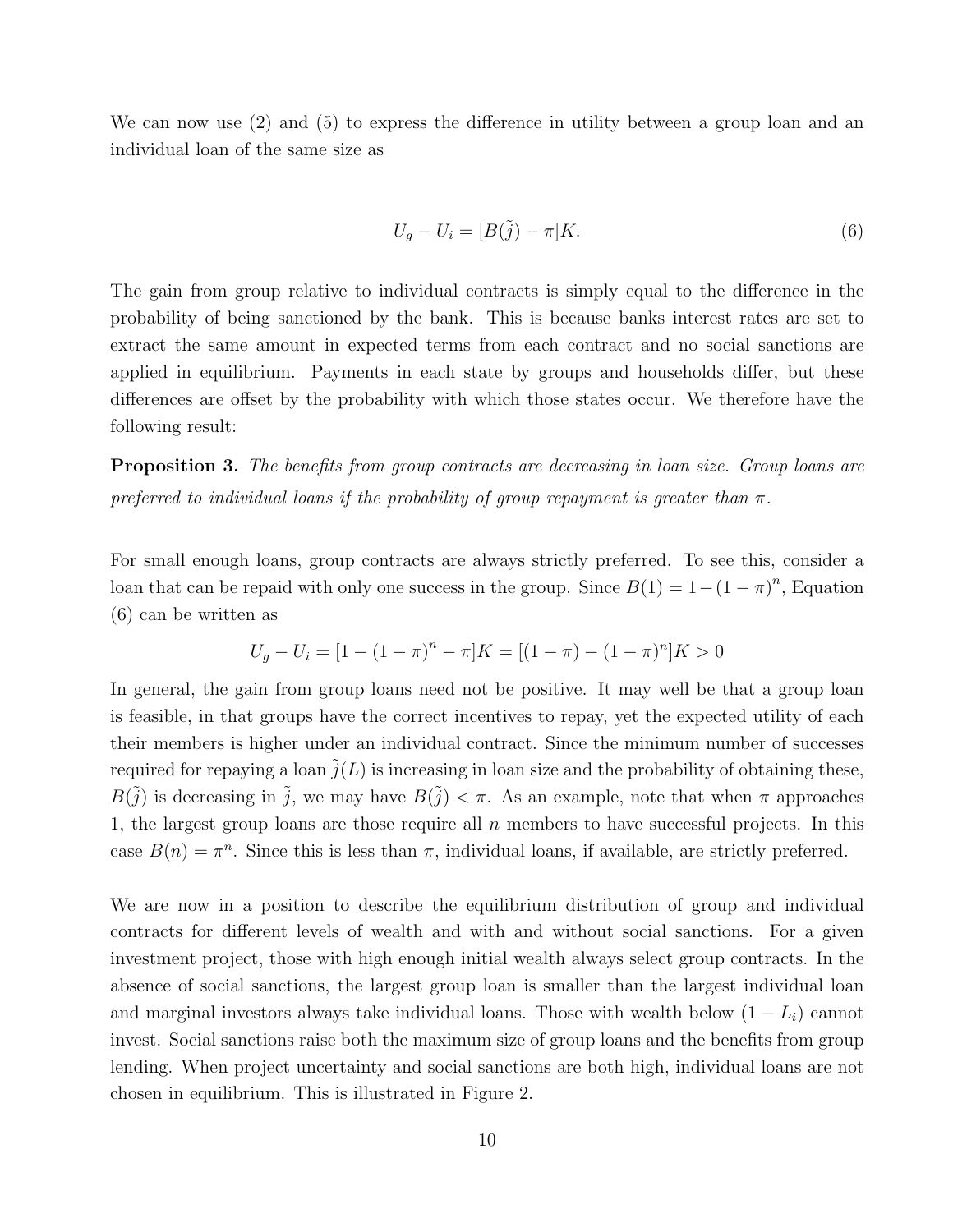

Figure 2: Loan size and contractual choice

### 5 Formal and informal enforcement

Informal networks have been recognized as playing an important role in facilitating exchange when formal institutions for contract enforcement are weak. The sanctions imposed within these networks have often been perceived as a near substitute for legal enforcement. In this section, we revisit this question in the context of microfinance by comparing the effects of bank and social sanctions on credit outreach and borrower welfare.

We have already shown that in the absence of social sanctions, the largest group loans  $L_q$  are smaller than corresponding individual loans,  $L_i$ . We now examine how each of these change with a marginal increase in bank and social sanctions respectively. Recall that  $L_i = \frac{\pi K}{r}$  $\frac{K}{r}$  and assuming  $\rho \geq K + \gamma$ ,  $L_g = \frac{j^* B(j^*)}{n^r}$  $\frac{B(j^*)}{nr}(K+\gamma)$ . We see from these expressions that changes in bank and social sanctions have identical marginal effects on group loans and that the effect of bank sanctions, K, on individual loans is bigger than on group loans because  $n\pi > j^*B(j^*)$ (Proposition 1). This leads us to the following result:

Proposition 4. Social sanctions are never more effective than bank sanctions in increasing credit outreach. If  $L_g > L_i$  social sanctions and bank sanctions have identical effects on the maximum size of group loans. If  $L_i \ge L_g$ , maximal outreach is achieved through bank sanctions on individual loans.

We see from the above discussion that enforcement through the banking system always does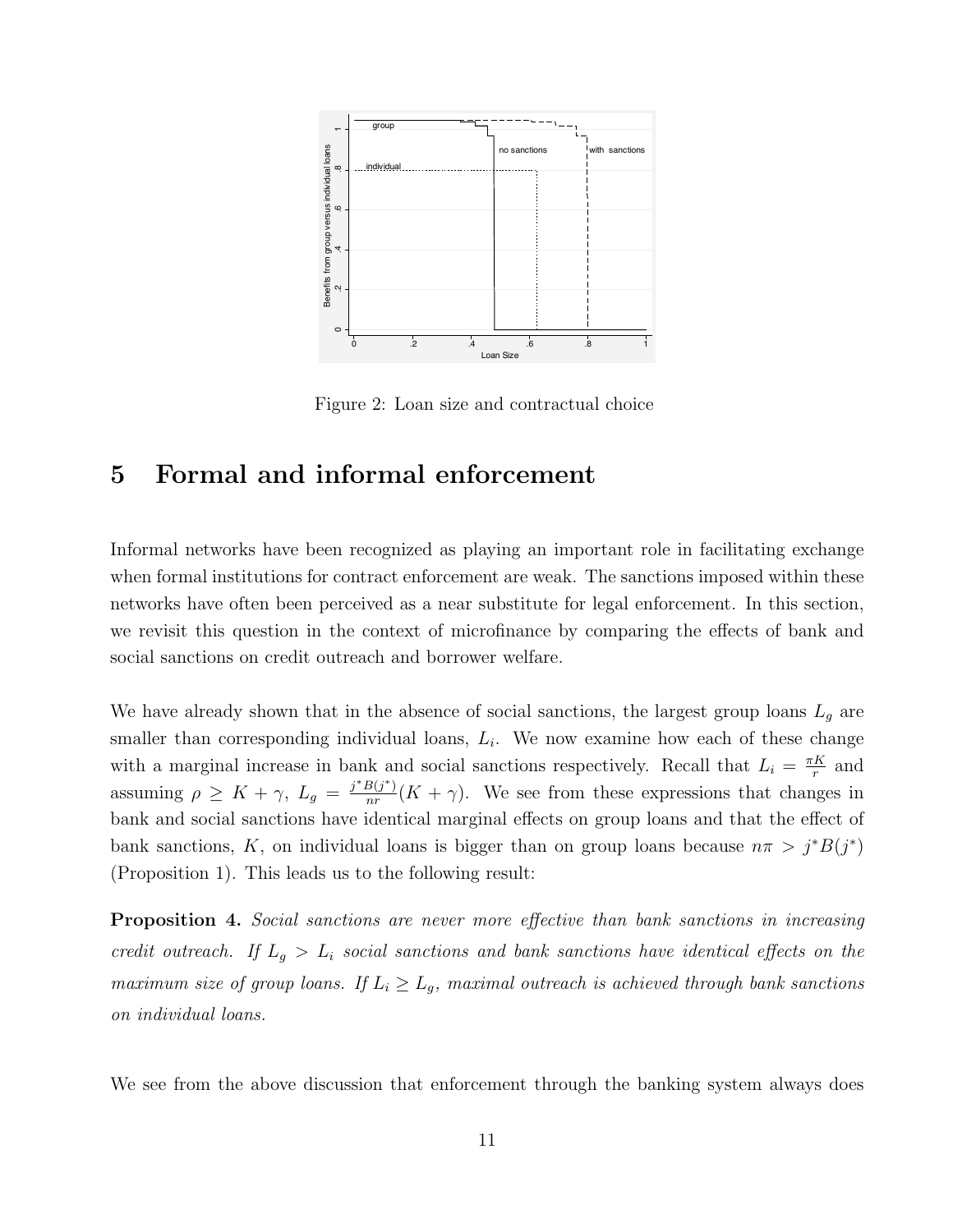better in increasing access to credit. In contrast, we now show that social sanctions are much more effective than bank sanctions is raising the utility of those already using group loans.

Proposition 5. For borrowers choosing group loans, higher social sanctions always raise welfare. Bank sanctions can sometimes raise welfare but to a lesser extent. For individual loans, higher bank sanctions always lower welfare.

Since social sanctions are never used in equilibrium, they always raise the benefits from group lending because they result in a more favorable group contract. The threat of being sanctioned allows groups to extract more from successful projects and the value of  $\tilde{j}$  in their group contract is therefore lower. Bank sanctions on the other hand, are used in equilibrium and may either increase or decrease borrower utility depending on whether the gains from a lower probability of being sanctioned by the bank are offset by the higher level of the sanction when it is imposed. For individual loans, higher bank sanctions always lower utility because their frequency is insensitive to the level of the sanction and stays unchanged at  $(1 - \pi)$ . We see therefore that both types of sanctions increase the relative gain from group loans.

### 6 The effects of group size

We do not have a complete characterization of the relationship between group size and welfare. Since the probability of repayment for an  $n$  person group is based on the number of successes as defined by a binomial distribution, small changes in loan size can lead to jumps in repayment probabilities and rule out a smooth relationship between the sizes of loans and groups. When required loan sizes are sufficiently small, we are able to show that large groups pool risk more effectively and two member groups are never optimal. At the other extreme, when the group loan is at its maximum level, we are able to put a lower bound on the project success probability  $\pi$  under which larger groups always result in lower borrower welfare. For arbitrary loan amounts and project characteristics, increases in group size can either raise or lower welfare. We have the following result:

**Proposition 6.** For sufficiently small loans, a fall in group size lowers welfare and two member groups are never optimal. For the largest available group loans, borrower welfare is always decreasing in group size if the probability of project sucess  $\pi \geq \frac{n(n-1)}{1+n(n-1)}$ . For intermediate loan sizes, borrower welfare can either increase or decrease in group size.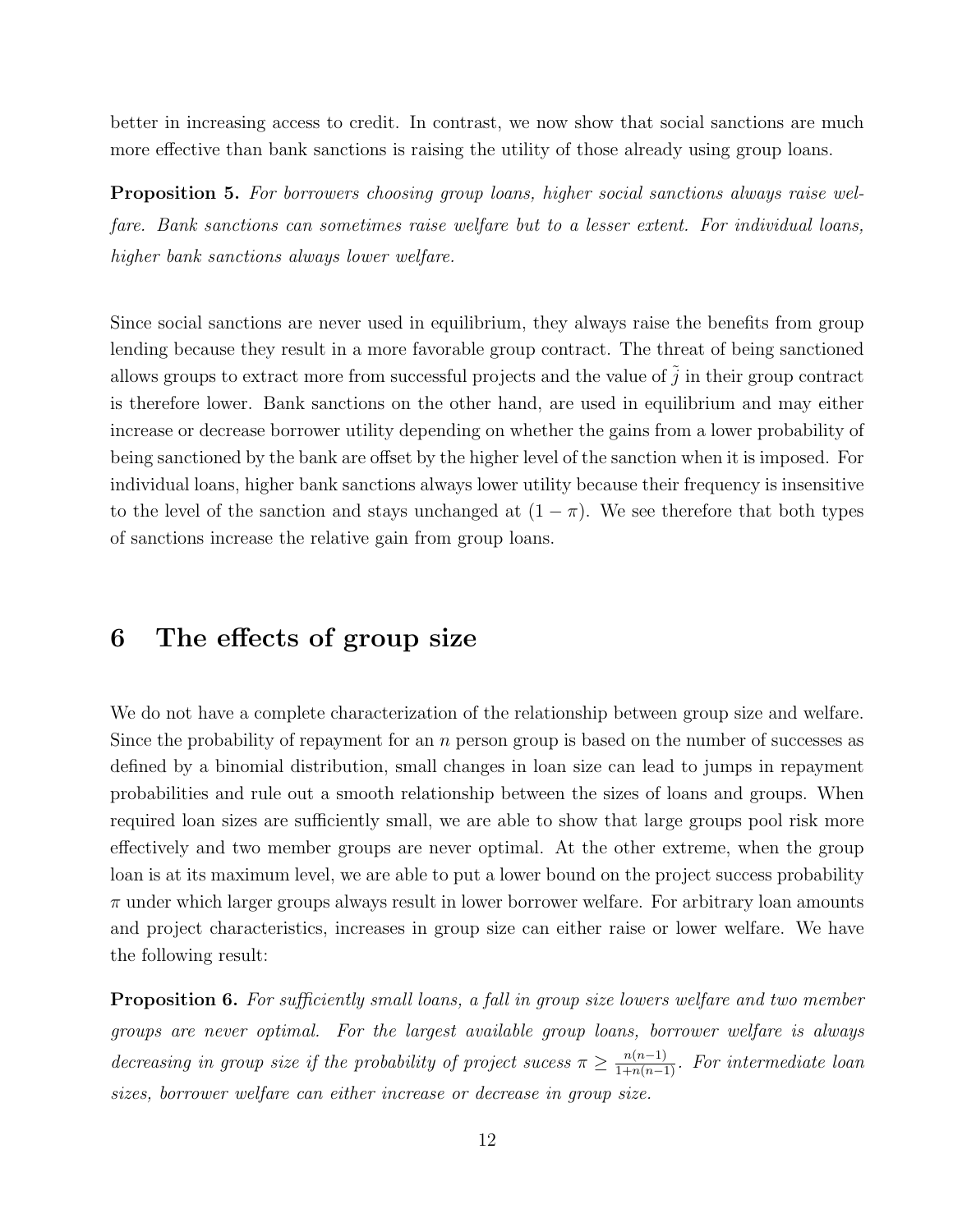To see why small loan amounts favor large groups, consider a group of three that can repay the group loan as long as one members succeeds. This implies that at the required loan size,  $L$ , the following version of the incentive compatibility condition in Equation (4) holds:

$$
3 \cdot \frac{r}{B(3, 1, \pi)} \hat{L} \le \min(\rho, K + \gamma). \tag{7}
$$

For a loan of the same size taken by a two-member group, the corresponding incentive compatibility constraint would continue to hold because the LHS would now be smaller at  $2 \cdot \frac{r}{RQ}$  $\frac{r}{B(2,1,\pi)}\hat{L}$ and the RHS of both constraints would be identical. But since  $B(n, 1, \pi)$  is strictly increasing in n, welfare would be lower for a group of 2 which requires the same per member loan,  $L$ . The same argument would hold for other values of group size  $n$ ; if the required group loan can be repaid with only one success, a fall in group size always lowers borrower welfare.

Now consider the largest possible loan for a group of  $n$  members and a project success probability,  $\pi \geq \frac{n(n-1)}{1+n(n-1)}$ . We know from Lemma 1 that repayment of such a loan requires all n members to succeed. For group of size  $(n-1)$  a loan of this size is shown to be feasible and it is welfare improving because the probability of all group projects being successful is decreasing in  $n$ .

Moving away from these limit cases we find non-monotonic effects of group size. Figure 3 illustrates how the optimal group contract and the per member gains from group over individual loans changes as a function of group size. We consider all even-sized groups of between 2 and 40 members, each member requires  $L = .25$  and the project success probability is  $\pi = .5$ . Bank and social sanctions are .6 and .4 respectively and the risk free interest rate is 25 per cent. Starting with a group of size 2, an increase in size initially lowers welfare because the optimal contract for sizes of 4 and 6 requires at least half of the members to succeed, and the probability of this event is decreasing in size. For a group of size 8, an additional and opposing effect comes into play as the fraction of successes  $\tilde{i}$  in the group lending contract falls below one-half. The scissor pattern seen in the gains from group lending mirrors a similar pattern in the fraction of successes  $\frac{\tilde{j}}{n}$  $\frac{j}{n}$  implied by the group contract.

The details of how group size influences borrower welfare outside the limit cases outlined in Proposition 6 will vary with the size of the loan and project characterisitcs. The above example is only to illustrate that general results on size effects are elusive.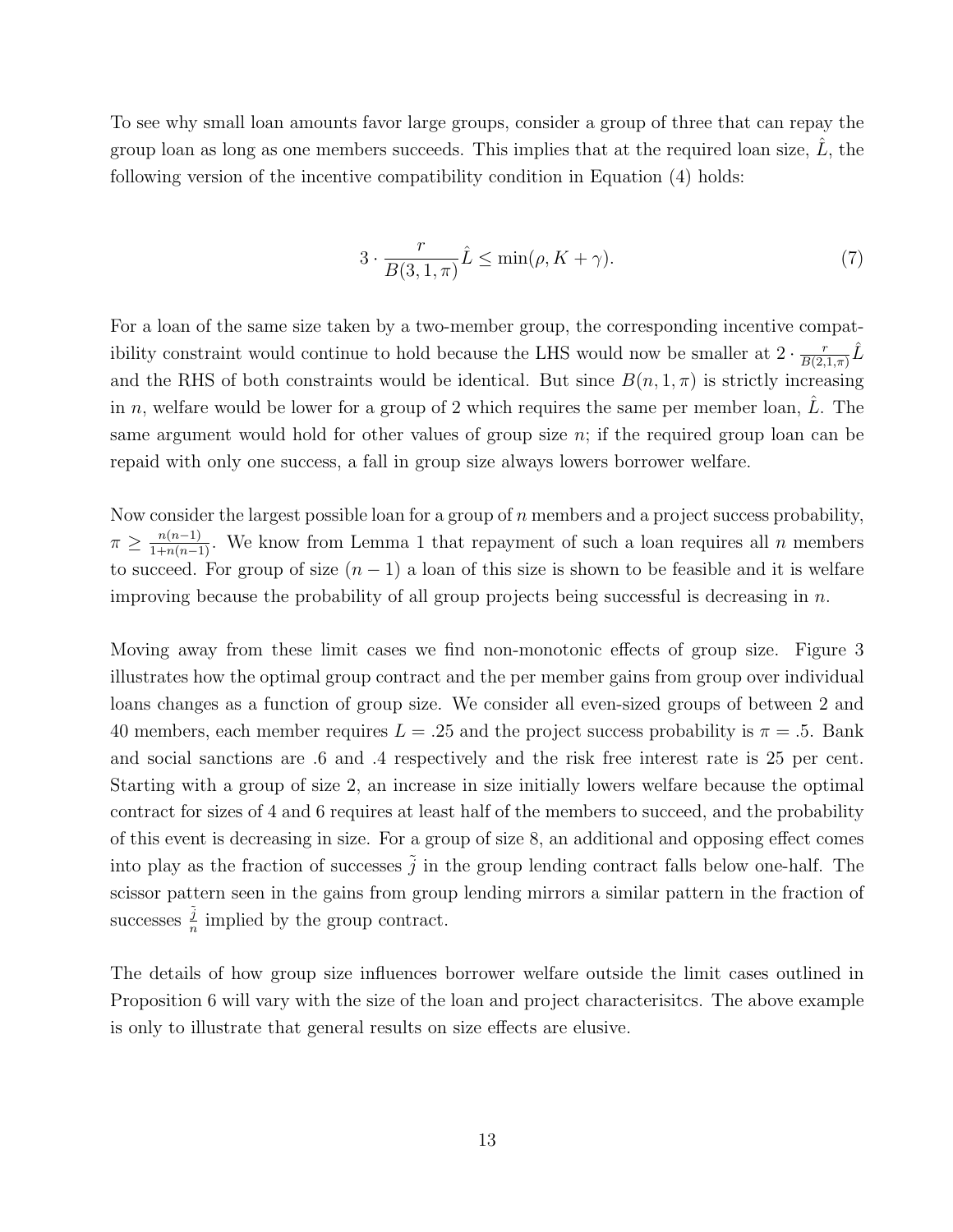

Figure 3: Group size effects ( $\pi = .5, L = .25, K + \gamma = 1, r = 1.2$ )

# 7 Conclusion

This paper is motivated by the now common observation that group loans with joint liability appear better suited for the moderately poor than the very poor. We show why this might be true by examining how repayment rates and credit contracts vary by loan size. Our paper builds on the standard approach in the group lending literature in two important respects. First, we move away from two person groups to arbitrary group sizes. Second, we allow interest rates for each type of contract to vary by repayment rates. Using this framework we find that for a given investment project, poorer borrowers face a higher cost of capital under joint liability and the gains from group lending are therefore increasing in initial borrower wealth.

Our model isolates only one mechansim, namely repayment incentives, that can help explain the relationship between borrower wealth and the prevalence of group lending contracts. We have abstracted from questions of project choice and group selection that have been important in the literature on joint liability. These are questions that are worth exploring further. Our results in this paper suggest that the use of a more general framework than has been used so far to examine these issues can help us better understand the distribution of gains from group lending.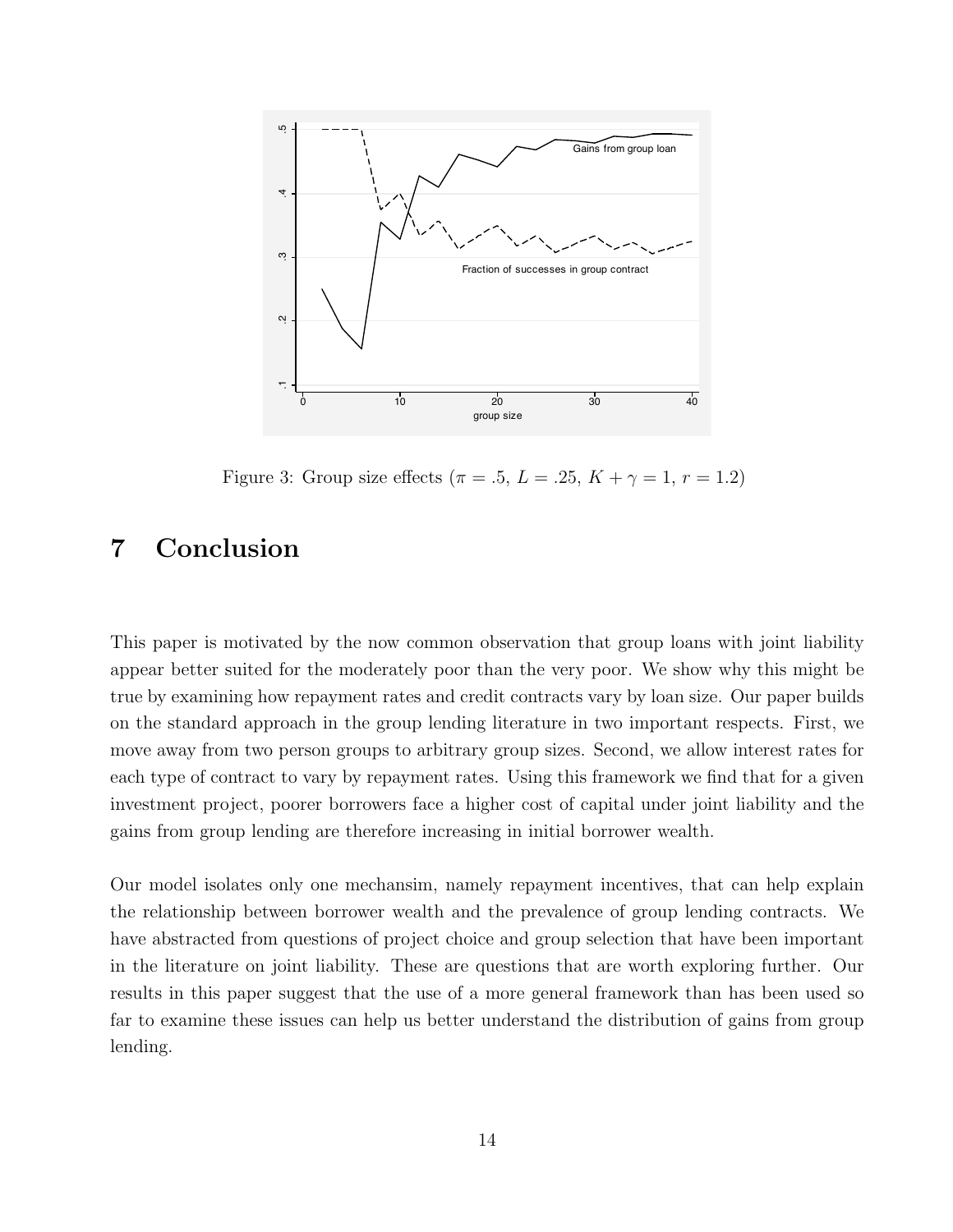### Appendix

#### Proof of Lemma 1

The function  $jB(j)$  takes the value zero at  $j = 0$  and is positive for all  $j > 0$ . We begin by showing that it is decreasing to the right of  $\lceil n\pi \rceil$ . We then establish that it is single-peaked by showing that, if for some  $j^* < \lceil n\pi \rceil$ ,  $jB(j) > (j+1)B(j+1)$ , then this relationship holds for all j in the range  $j^* \leq j \leq |n\pi|$ . Finally, for the case where  $\lceil n\pi \rceil = n$ , we derive the lower bound on  $\pi$  given in the lemma for which  $jB(j)$  is increasing throughout.

1. jB(j) is decreasing to the right of  $j = \lceil n\pi \rceil$ :

Consider  $n > j \geq \lceil n\pi \rceil$ . The function  $jB(j)$  is strictly decreasing at j if  $jB(j)$  $(j+1)B(j+1)$ . The LHS can be written as  $jB(j+1) + j\pi_j$  and rearranging terms gives us the condition:

$$
j\pi_j > B(j+1) \tag{8}
$$

The binomial probabilities,  $\pi_j$  and  $\pi_{j+1}$  are respectively

$$
\pi_j = \pi^j (1 - \pi)^{n - j} \frac{n!}{j!(n - j)!}
$$

and

$$
\pi_{j+1} = \pi^{j+1} (1 - \pi)^{n-j-1} \frac{n!}{(j+1)!(n-j-1)!}.
$$

Writing  $\pi_j$  in terms of  $\pi_{j+1}$  and multiplying by j, we get

$$
j\pi_j = \left(\frac{j}{n-j}\frac{1-\pi}{\pi}\right)(j+1)\pi_{j+1}
$$

But  $\frac{j}{n-j}$  $\frac{1-\pi}{\pi} \geq 1$  if  $j \geq n\pi$ , which implies

$$
j\pi_j \geq \pi_{j+1} + j\pi_{j+1}.
$$

In the same way, we can express  $j\pi_{j+1}$  as a function of  $\pi_{j+2}$ :

$$
j\pi_{j+1} = \left(\frac{j}{n-j-1} \frac{1-\pi}{\pi}\right) (j+2) \pi_{j+2}.
$$

Since  $\frac{j}{n-j-1}$  $\frac{1-\pi}{\pi} > 1$  for  $j \geq n\pi$ ,

$$
j\pi_{j+1} > \pi_{j+2} + j\pi_{j+2}
$$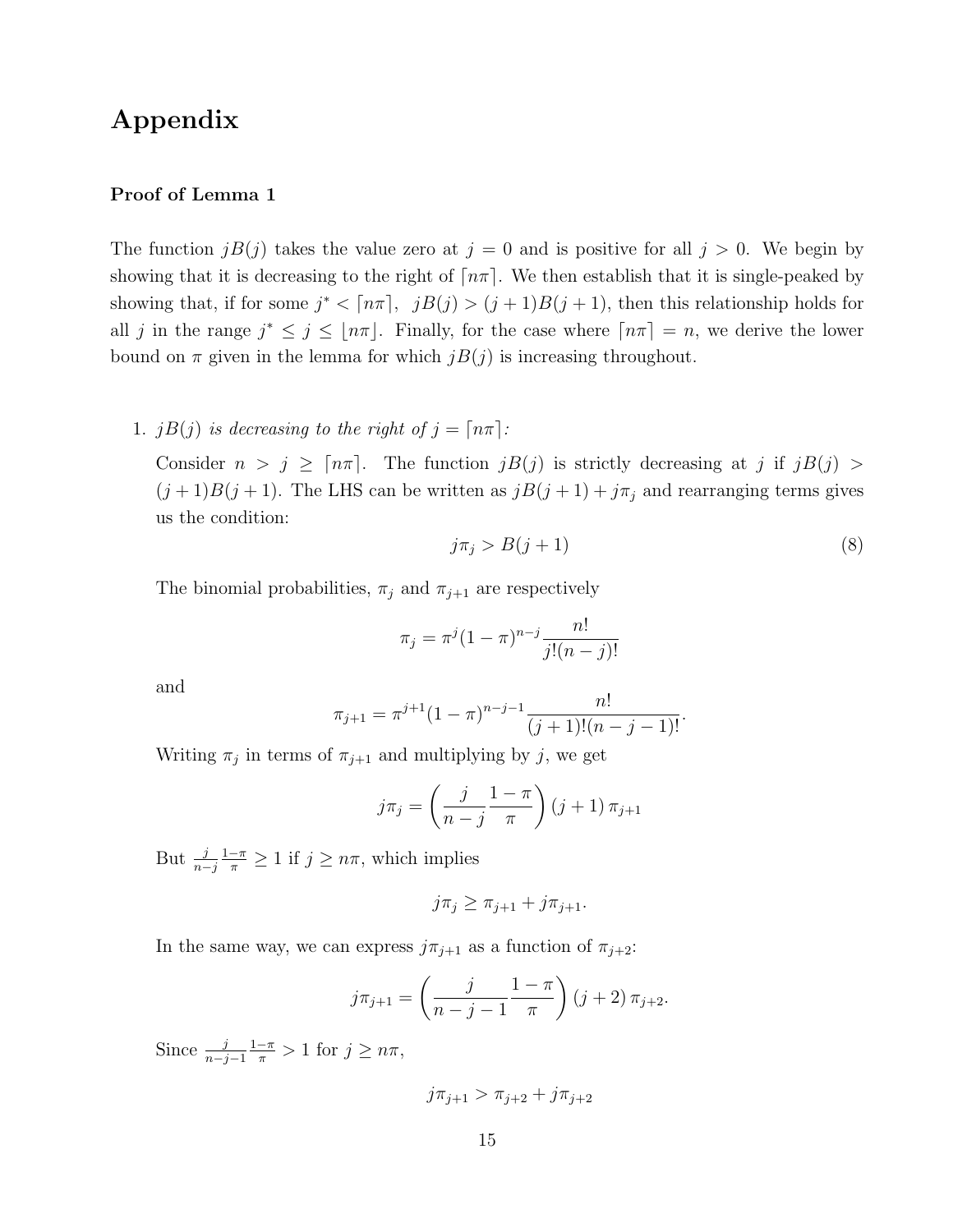Combining the expressions for  $j\pi_j$  and  $j\pi_{j+1}$  we get

$$
j\pi_j > \pi_{j+1} + \pi_{j+2} + j\pi_{j+2}.
$$

For all  $k \leq n-1$ , we can continue expressing  $j\pi_k$  as a function of  $\pi_{k+1}$ , and we obtain:

$$
j\pi_j > \sum_{k=j+1}^n \pi_k = B(j+1).
$$

As a result,  $iB(j)$  is strictly decreasing to the right of  $\lceil n\pi \rceil$ .

2. jB(j) is single-peaked to the left of  $\lceil n\pi \rceil$ :

We use the property of a Binomial distribution that the mode  $M$  of the distribution is either  $n\pi$  or  $\lceil n\pi \rceil$  (Kaas and Buhrman, 1980).

Let us first consider any value  $j'$ ,  $1 \leq j' \leq \lfloor n\pi \rfloor$  for which  $jB(j)$  is increasing at j'. From (8), this implies that  $j'\pi_{j'} \leq B(j'+1)$ . But since  $\pi_j$  is maximized at the mode, which at least as large as j', the LHS  $j\pi_j$  is increasing for all  $j < j'$ . The upper tail probability,  $B(j + 1)$  is strictly decreasing in j throughout. It follows that  $\forall j < j', jB(j)$  must be increasing at j.

Now suppose that  $j'' \leq |n\pi|$  is the smallest value of j at which  $jB(j)$  is decreasing, or equivalently,  $j\pi_j \geq B(j+1)$ . Since j'' is less than the mode, this inequality must hold for all j between  $j''$  and the mode by the same reasoning given above, i.e.  $j\pi_j$  is increasing in j until the mode and  $B(j + 1)$  is strictly decreasing in j. If no such value exists,  $jB(j)$ is increasing throughout.

3. For  $jB(j)$  to be increasing throughout, we require the mode to be greater than  $(n-1)$ and in addition, using (8),  $(n-1)\pi_{n-1} < \pi_n$ . We can rewrite this inequality as

$$
n(n-1)\pi^{n-1}(1-\pi) < \pi^n
$$

or

$$
\pi > \frac{n(n-1)}{1 + n(n-1)}
$$

However, at the values of  $\pi$  satisfying the above condition,  $n\pi > n - 1$  so that  $M \geq n - 1$ .

#### Proof of Proposition 1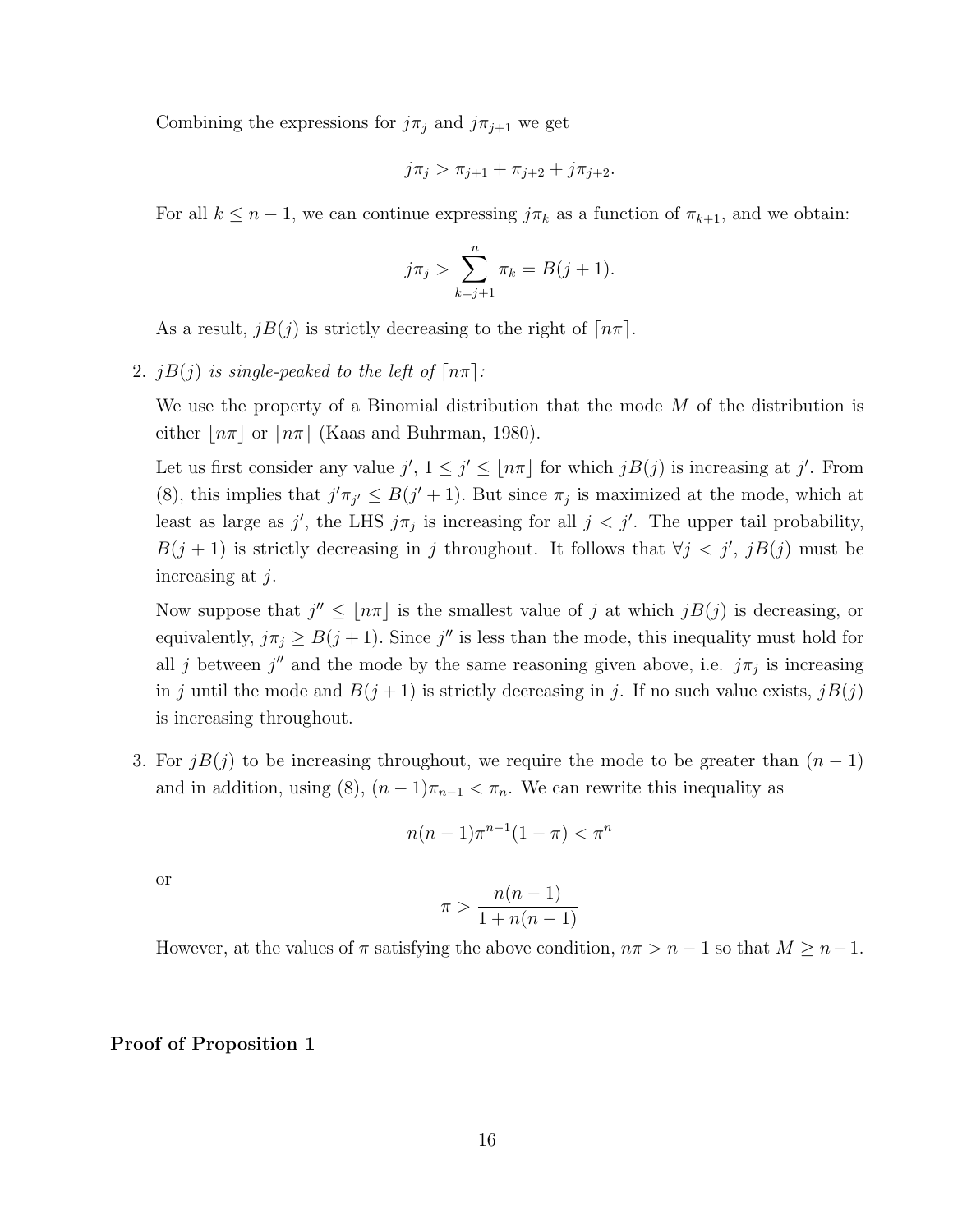The largest loan available under an individual contract is given by  $L_i = \frac{K\pi}{r}$  $\frac{1}{r}$  as seen in equation (1). This is not feasible as a group loan if, for all  $0 < j \leq n$ ,

$$
\frac{n}{j}L_i \frac{r}{B(j)} > K.
$$

Using  $(1)$ , K can be expressed in terms of  $L_i$  and we can rewrite the above condition as

$$
n\pi > jB(j)
$$

We show that this is always true. The LHS is the expectation of a Binomial distribution with parameters n and  $\pi$  and can be expressed as:

$$
n\pi = \sum_{k=0}^{n} k\pi_k > \sum_{k=j}^{n} k\pi_k \ge j \sum_{k=j}^{n} \pi_k = jB(j).
$$
 (9)

#### Proof of Proposition 2

We start with the first part of the proposition and show that individual contracts can be implemented as group loans under the stated conditions on  $n$  and  $\pi$ . When social sanctions are higher than  $\bar{\rho}$  – K, we show that even if returns take their minimum value of  $\bar{\rho}$ , repayment is feasible for low values of  $\pi$ .

A group of loan of size  $L_i$  can be repaid if there exists a value of  $j'$  such that

$$
\frac{n}{j'}\frac{r}{B(j')}L_i \le \bar{\rho}
$$

Substituting for  $L_i$  from Equation (1) and for  $\bar{\rho}$  from Equation (3), this condition can be rewritten as

$$
\frac{n}{j'}\frac{\pi}{B(j')}K \le \frac{1-\pi}{\pi}K + \frac{r}{\pi}
$$

Now, since  $L_i = \frac{\pi K}{r} < 1$ ,  $\frac{r}{\pi} > K$ . It is therefore enough to show that

$$
\frac{n}{j'}\frac{\pi}{B(j')}K \le \frac{1-\pi}{\pi}K + K,
$$

or equivalently

$$
\frac{n}{j'}\frac{\pi}{B(j')} \le \frac{1}{\pi}.\tag{10}
$$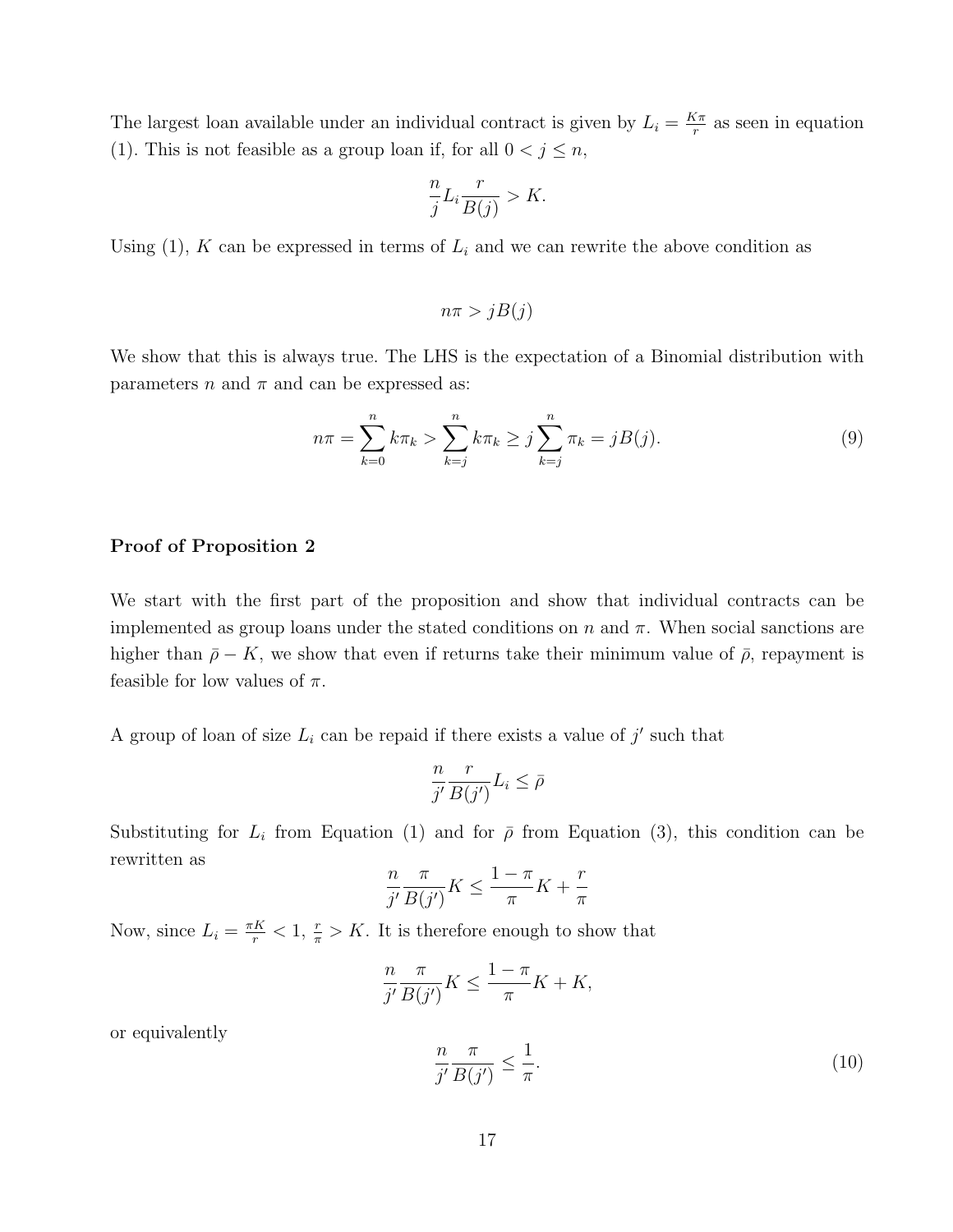The rest of the proof uses two well-known results on the binomial distribution from Kaas and Buhrman (1980). The first is that for integer values of the mean  $n\pi$ , the median, m, is equal to the mean. The second is that for non-integer values of the mean, the median is either  $\lceil n\pi \rceil$ , the smallest integer above the mean or  $n\pi$ , the largest integer below the mean.

We will first prove the result for integer values of  $n\pi$ , with  $\pi \leq \frac{1}{2}$  $\frac{1}{2}$ . We will then consider non-integer values of  $n\pi$  and finally show that  $L_i$  is always a feasible group loan when  $n = 2$ .

If  $n\pi$  is an integer, set  $j' = n\pi = m$ . The inequality in (10) is now

$$
\pi \leq B(m)
$$

But since m is the median,  $B(m) \geq \frac{1}{2}$  $\frac{1}{2}$  so with  $\pi \leq \frac{1}{2}$  $\frac{1}{2}$  this is always true.

Now consider non-integer values of the mean. The median in this case must either be  $\lceil n\pi \rceil$  or  $|n\pi|$ . If the median  $m = \lceil n\pi \rceil$  then set  $j' = \lceil n\pi \rceil$  in (10). Since  $n\pi < \lceil n\pi \rceil$ , the LHS is of (10) is smaller than when  $n\pi$  is an integer and the result goes through a fortiori.

If instead  $m = \lfloor n\pi \rfloor$ , consider first  $j' = \lceil n\pi \rceil = 1$ . In this case  $n\pi$  is strictly less than 1 and (10) holds if  $B(1) > \pi$ . But  $B(1) = 1 - (1 - \pi)^n$  so this is always true. If  $\lceil n\pi \rceil > 1$ , set  $j' = |n\pi| = m$ . We can now rewrite (10) as

$$
\frac{n}{m}\frac{\pi}{B(m)} \le \frac{1}{\pi}.
$$

But since  $n\pi < \lceil n\pi \rceil$ , it is enough to show that

$$
\pi \le \frac{m}{m+1}B(m)
$$

The ratio  $\frac{m}{m+1}$  is increasing in m and takes its minimum value of  $\frac{1}{2}$  when  $j = 2$ . The minimum value taken by  $B(m)$  is also  $\frac{1}{2}$ , so the above inequality holds whenever  $\pi \leq \frac{1}{4}$  $\frac{1}{4}$ .

For the case where  $n = 2$ , set  $j' = 2$  and (10) can now be expressed as  $\frac{2}{2}$  $\frac{\pi^2}{B(2)} \leq 1$ . But  $B(2) = \pi^2$ , so this holds with equality.

We finally show that for large  $\pi$  and  $n > 2$ , there always exist loan sizes that will be implemented as individual but not group contracts.

By Lemma 1, the function  $jB(j)$  is maximized at  $j^* = n$  when  $\pi > \frac{n(n-1)}{1+n(n-1)}$  and we know that  $B(n) = \pi^n$ . If the group loan is equal to  $L_i$ , each successful member in the group is required to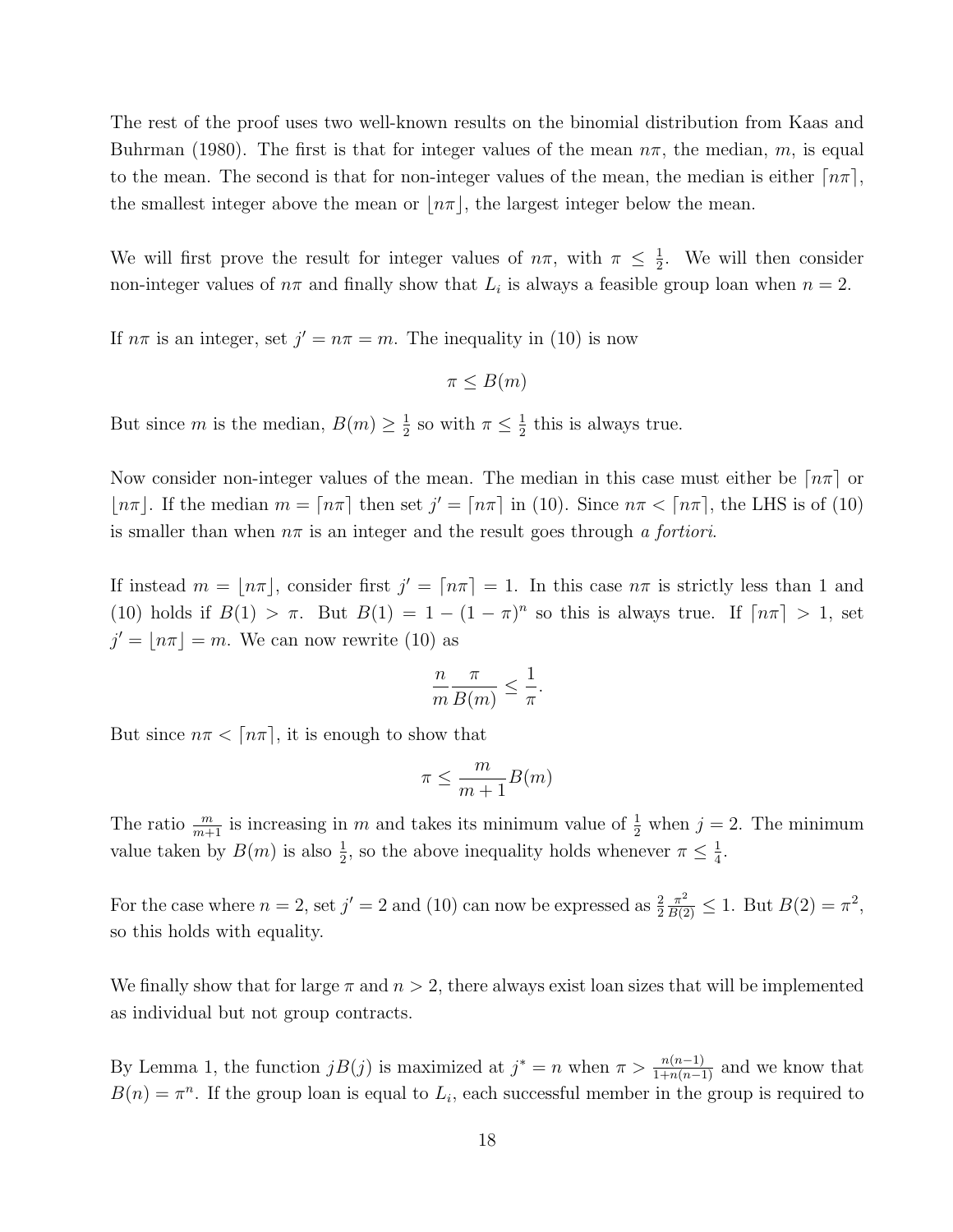contribute  $\frac{r}{\pi^n} L_i$ , while the minimal return to the project  $\bar{\rho}$  is

$$
\bar{\rho} = \frac{(1 - \pi)}{\pi} K + \frac{r}{\pi} = \frac{(1 - \pi)}{\pi} \frac{r L_i}{\pi} + \frac{r}{\pi}
$$

Required payments are therefore higher than  $\bar{\rho}$  whenever

$$
L_i > \frac{\pi^n}{\pi - \pi^{n-1} + \pi^n}.
$$

If  $n > 2$ , the RHS of the above expression is smaller than one and there exist loan sizes  $L_i$  that are not feasible group loans even for arbitrarily high social sanctions.

#### Proof of Proposition 4

Since we are considering the case where sanctions limit the size of group loans ( $\rho > K + \gamma$ ), the largest individual and group loans are given respectively by

$$
L_i = \frac{\pi K}{r} \quad \text{and} \quad L_g = \frac{j^* B(j^*)}{nr} (K + \gamma)
$$

The effect of bank sanctions on the maximum value of the two types of loans is given by

$$
\frac{\partial L_i}{\partial K} = \frac{\pi}{r} \quad \text{and} \quad \frac{\partial L_g}{\partial K} = \frac{j^* B(j^*)}{nr}
$$

Note that since  $j^*B(j^*)$  depends only on group size n and the probability of project success,  $\pi$ , it is unaffected by changes in K. Furthermore, Proposition 1 shows that  $j^*B(j^*) < n\pi$  which implies that  $\frac{\partial L_g}{\partial K} = \langle \frac{\partial L_i}{\partial K} \rangle$ .

We have therefore shown that the marginal effect of sanctions is positive for both types of loans and larger for individual loans. If the initial level of  $L_i$  is at least equal to  $L_g$ , then the largest individual loan after the increase in sanctions must also be greater than the largest group loan.

#### Proof of Proposition 5

The utility from individual and group loans is given by Equations (2) and (5) respectively. The marginal effect of a rise in social sanctions for group loans is given by  $[B(j') - B(j)] * K$ , where  $j'$  is the number of successes required in the most favorable group contract for a particular loan size after the change in social sanctions and  $j$  is the corresponding number before the change. Since  $j' \leq j$ , the second term is non-negative and the relative gain from group lending goes up.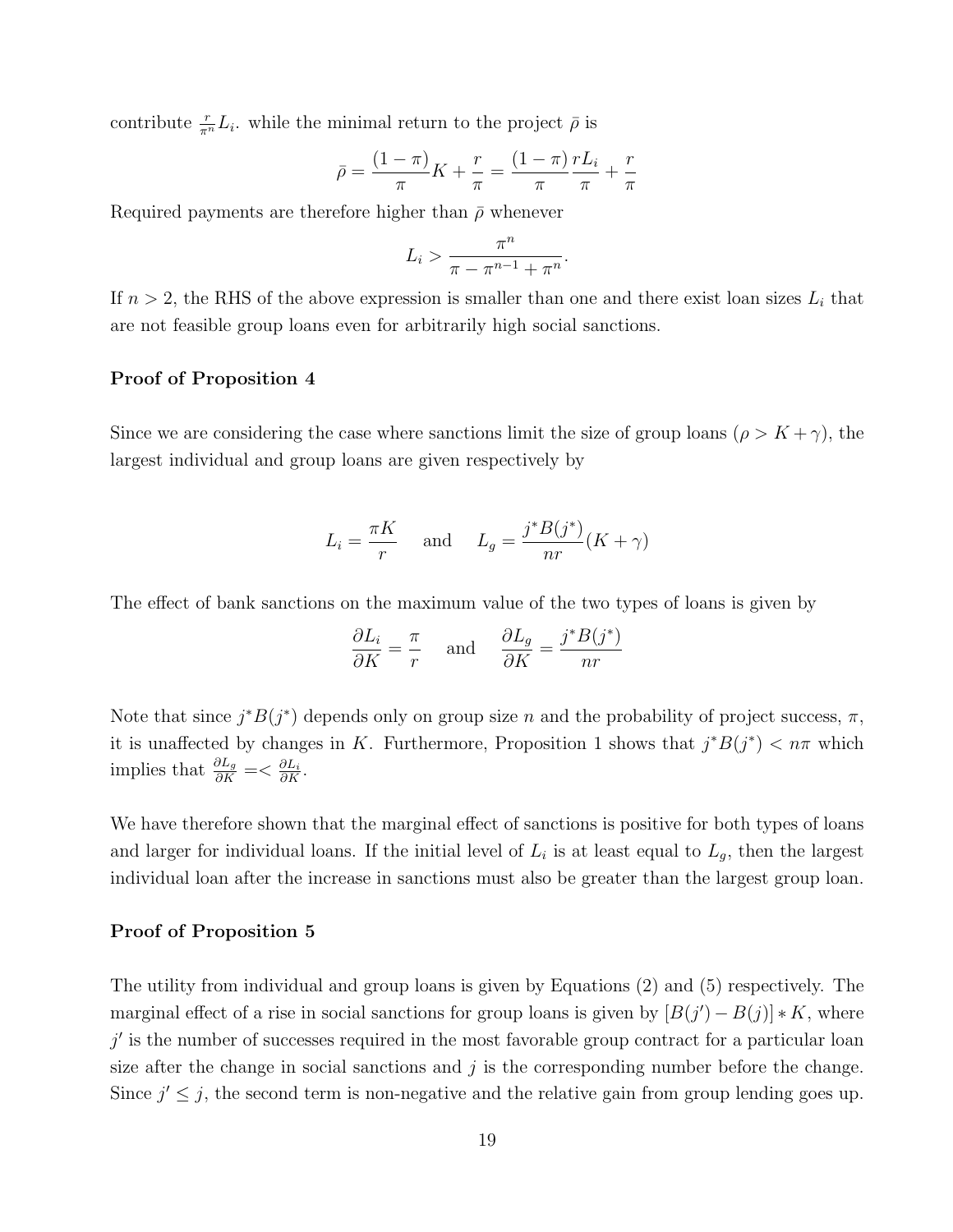In a similar fashion, we can derive the change in welfare from an increase in bank sanctions. The marginal effect of higher sanctions,  $K$ , on individual loans is given by

$$
\frac{\partial U_i}{\partial K} = -(1 - \pi).
$$

This reflects the higher expected cost of the sanction. For group loans, we once again need to account of the change in the most favorable contract offered for each loan size. The change in utility from group loans is now given by

$$
\frac{\partial U_g}{\partial K} = -[1 - B(j')] + [B(j') - B(j)] * K.
$$

Since  $j' \leq j$  and since we are considering the case in which group contracts are strictly preferred before the change in sanctions,  $B(j') \ge B(j) > \pi$  (from Equation (6)). We thus have:  $\frac{\delta U_g}{\delta \gamma} \ge$  $\frac{\delta U_g}{\delta K} > \frac{\delta U_i}{\delta K}.$ 

#### Proof of Proposition 6

From Lemma 1 we know that, for a group of size n the maximum loan size  $L_g(n)$  is obtained at  $j^* = n$  if  $\pi \ge \frac{n(n-1)}{1+n(n-1)}$ . For a group of size  $n-1$ , the maximum loan size  $L_g(n-1)$  is obtained when  $j^* = n - 1$  if  $\pi \ge \frac{(n-1)(n-2)}{1 + (n-1)(n-2)}$ . Since  $\frac{n(n-1)}{1 + n(n-1)} > \frac{(n-1)(n-2)}{1 + (n-1)(n-2)}$ , if  $\pi \ge \frac{n(n-1)}{1 + n(n-1)}$ , the largest loans for both these group sizes require all members to succeed.

We know that the largest group loan for a given group size is given by (4). Therefore for  $\pi$ larger than the above threshold, the largest group loans for each of these group sizes is therefore given by

$$
\frac{r}{B(n-1, n-1, \pi)} L_g(n-1) = \min(\rho, K + \gamma)
$$

and

$$
\frac{r}{B(n,n,\pi)}L_g(n) = \min(\rho, K + \gamma)
$$

If the values of  $\gamma$  and  $\rho$  are large enough for  $L_g(n) > L_i$ , then since  $B(n, n, \pi) < B(n-1, n-1, \pi)$ ,  $L_g(n) < L_g(n-1)$  and outreach is larger for the smaller group.

For a borrowers that requires a loan of size  $L_g(n)$ , we can use (5) to derive the utility gain from being in a group of size  $(n-1)$  rather than a group of size n as  $[B(n-1, n-1, \pi)-B(n, n, \pi)]*K$ which is strictly positive.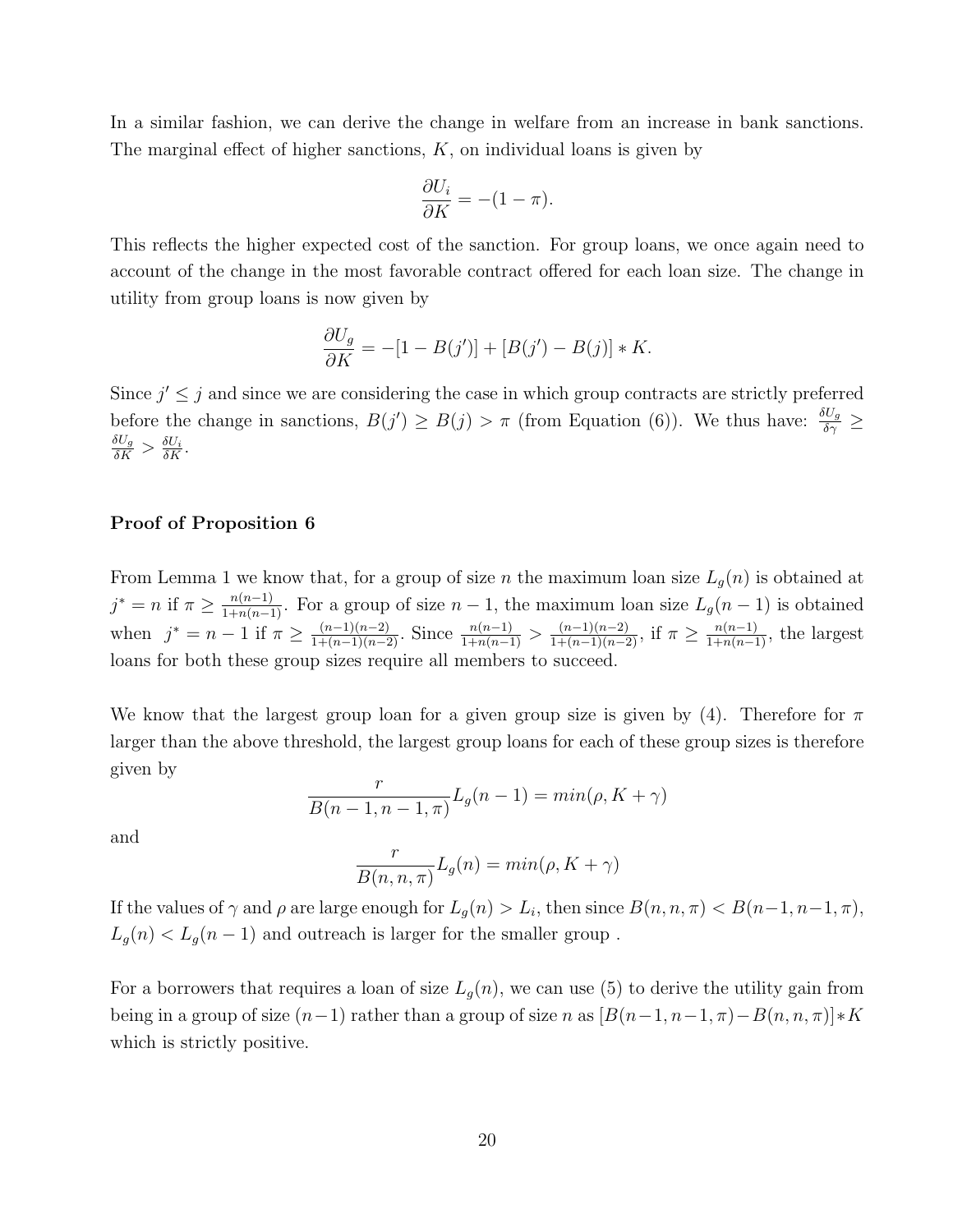### References

- Armendariz de Aghion, Beatriz, and Jonathan Morduch (2005) The Economics of Microfinance (Cambridge, MA: MIT Press)
- Baland, Jean-Marie, Rohini Somanathan, and Lore Vandewalle (2008) 'Microfinance lifespans: A study of attrition and exclusion in self help groups in india.' India Policy Forum 4, 159–210
- Banerjee, A., E. Duflo, R. Glennerster, and C. Kinnan (2009) 'The miracle of microfinance? evidence from a randomized evaluation.' Department of Economics, Massachusetts Institute of Technology (MIT) Working Paper, May
- Banerjee, Abhijit V., Timothy Besley, and Timothy W. Guinnane (1994) 'Thy neighbor's keeper: The design of a credit cooperative with theory and a test.' *Quarterly Journal of Economics* 109(2), 491–515
- Banerjee, A.V., and A.F. Newman (1993) 'Occupational choice and the process of development.' Journal of Political Economy 101(2), 274–298
- Besley, Timothy, and Stephen Coate (1995) 'Group lending, repayment incentives and social collateral.' Journal of Development Economics 46(1), 1–18
- Field, E., and R. Pande (2008) 'Repayment frequency and default in microfinance: evidence from India.' Journal of the European Economic Association 6(2-3), 501–509
- Galor, O., and J. Zeira (1993) 'Income distribution and macroeconomics.' The Review of Economic Studies  $60(1)$ , 35–52
- Ghatak, Maitreesh (1999) 'Group lending, local information and peer selection.' Journal of Development Economics 60(1), 27–50
- Ghatak, Maitreesh, and Timothy Guinnane (1999) 'The economics of lending with joint liability.' Journal of Development Economics 60, 195–228
- Ghate, Prabhu (2008) Microfinance in India: A State of the Sector Report 2007 (New Delhi.: Sage)
- Gin´e, Xavier, and Dean Karlan (2009) 'Group versus individual liability: Long term evidence from philippine microcredit lending groups.' Economic Growth Center Discussion Paper 970
- Grameen Bank (2009) 'Banking for the Poor: Grameen II.' http://www.grameen-info.org